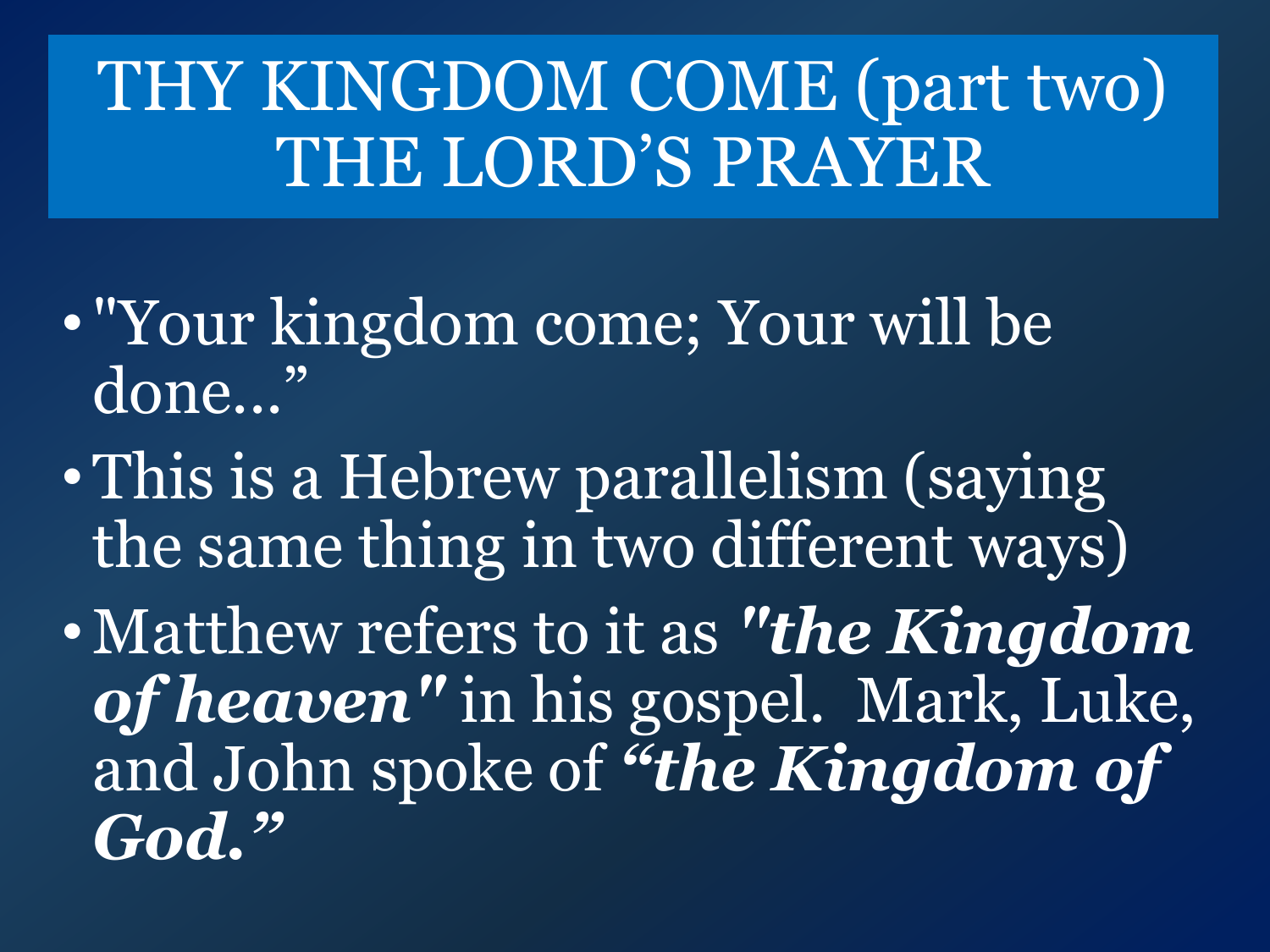| The Kingdom of Heaven                                           | <b>The Kingdom of God</b>                                                                                                                                                            |
|-----------------------------------------------------------------|--------------------------------------------------------------------------------------------------------------------------------------------------------------------------------------|
| Repent, for the kingdom of heaven has come near. Matthew 3:2,   | "The time has come," he said. "The kingdom of God has come                                                                                                                           |
| Matthew 4:17                                                    | near. Repent and believe the good news!" Mark 1:15                                                                                                                                   |
| <b>Matthew 5:3</b>                                              | Blessed are the poor in spirit, for theirs is the kingdom of heaven. Looking at his disciples, he said: "Blessed are you who are poor, for<br>yours is the kingdom of God. Luke 6:20 |
| Truly I tell you, among those born of women there has not risen | I tell you, among those born of women there is no one greater                                                                                                                        |
| anyone greater than John the Baptist; yet whoever is least in   | than John; yet the one who is least in the kingdom of God is                                                                                                                         |
| the kingdom of heaven is greater than he. Matthew 11:11         | greater than he. Luke 7:28                                                                                                                                                           |
| From the days of John the Baptist until now, the                | The Law and the Prophets were proclaimed until John. Since that                                                                                                                      |
| kingdom of heaven has been subjected to violence, and violent   | time, the good news of the kingdom of God is being preached,                                                                                                                         |
| people have been raiding it. Matthew 11:12                      | and everyone is forcing their way into it. Luke 16:16                                                                                                                                |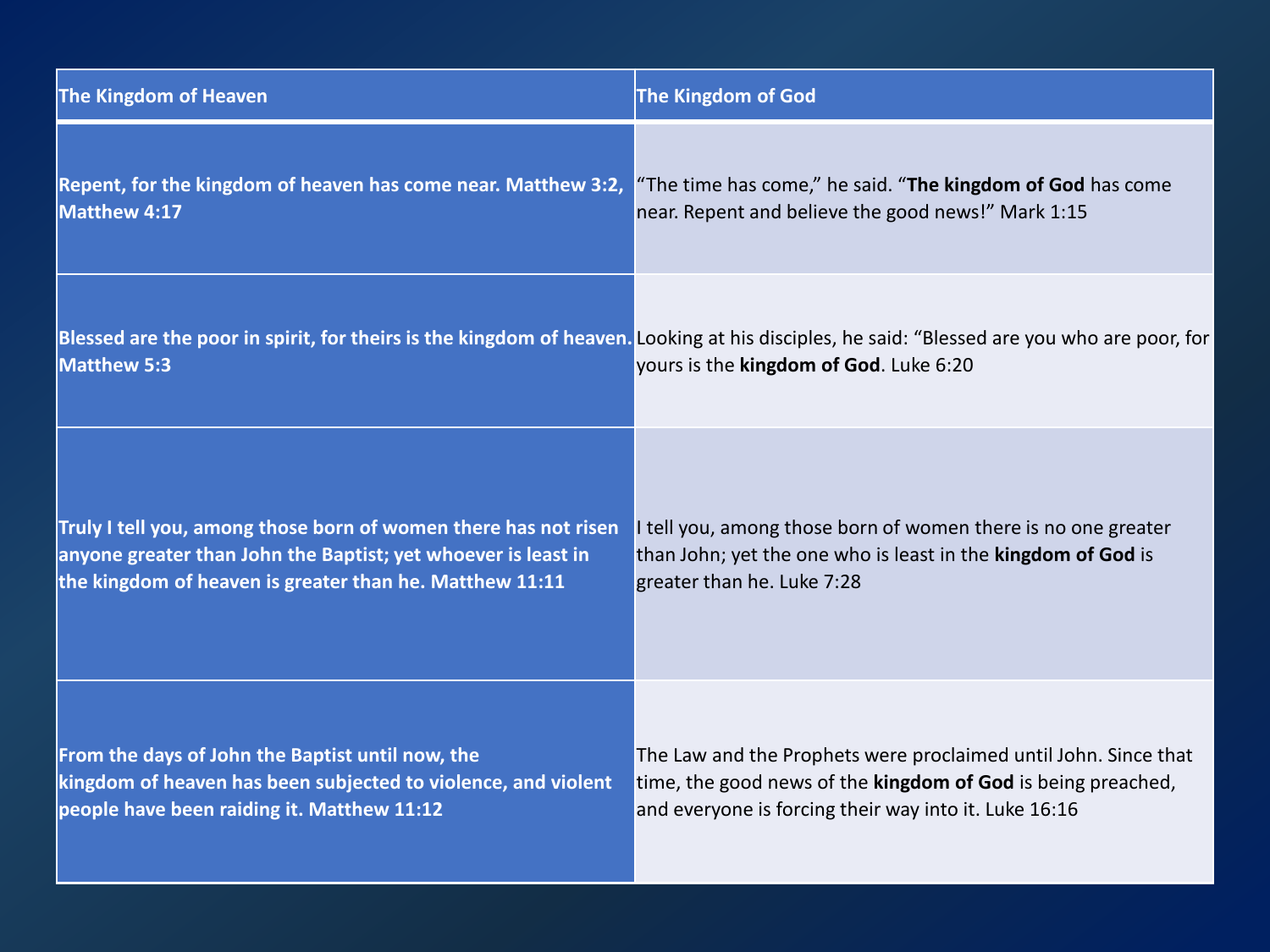- Ephesians 1:22-23 *And He put all things in subjection under His feet, and gave Him as head over all things to the church, 23 which is His body, the fullness of Him who fills all in all.* NASU
- Colossians 1:18 *18 He is also head of the body, the church; and He is the beginning, the firstborn from the dead, so that He Himself will come to have first place in everything.* NASU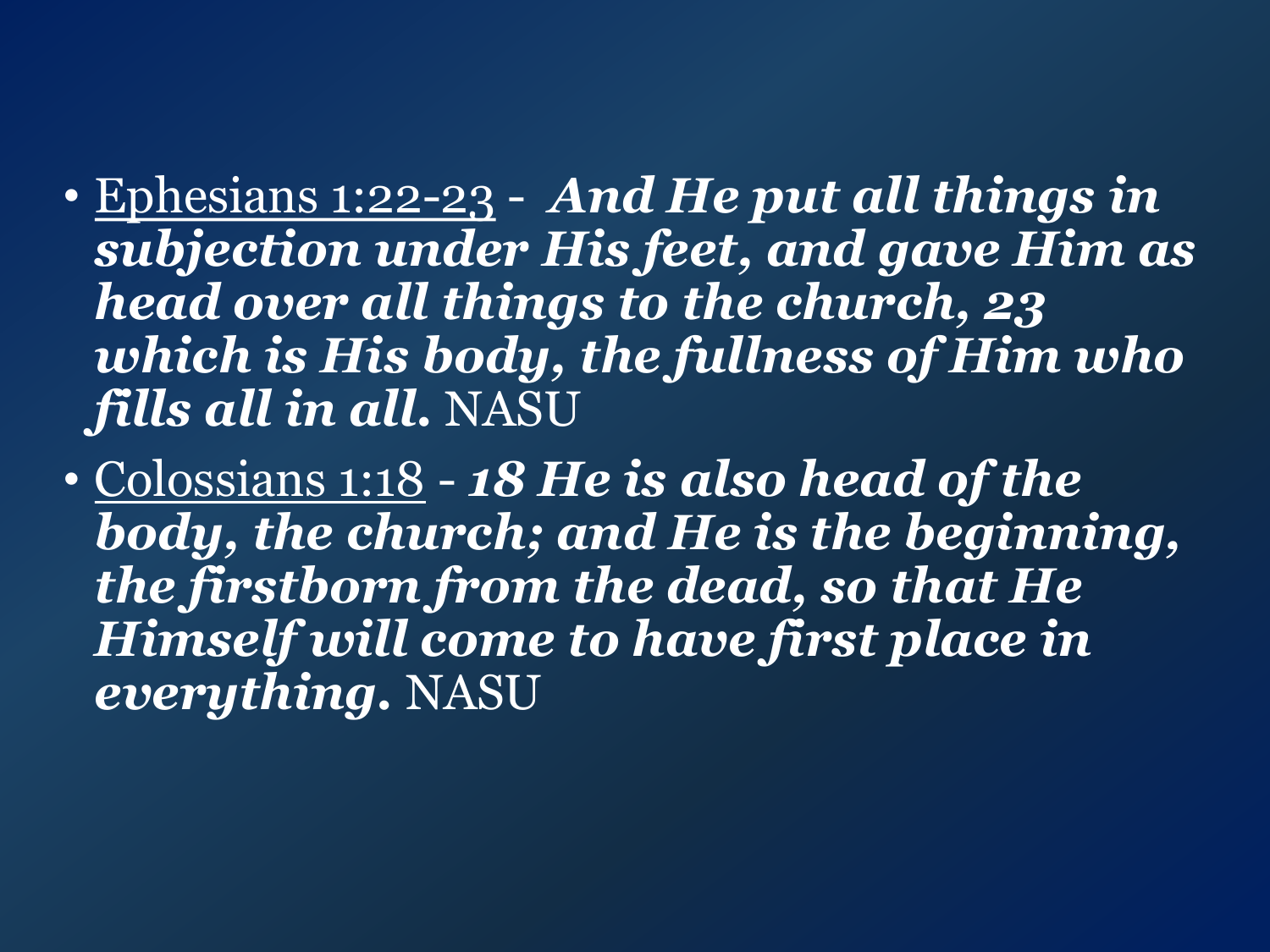### **THY KINGDOM COME**

- Psalms 103:19 *The Lord has established his throne in heaven, and his kingdom rules over all.* NIV
- Psalms 145:13 *Your kingdom is an everlasting kingdom, And Your dominion endures throughout all generations.* NASU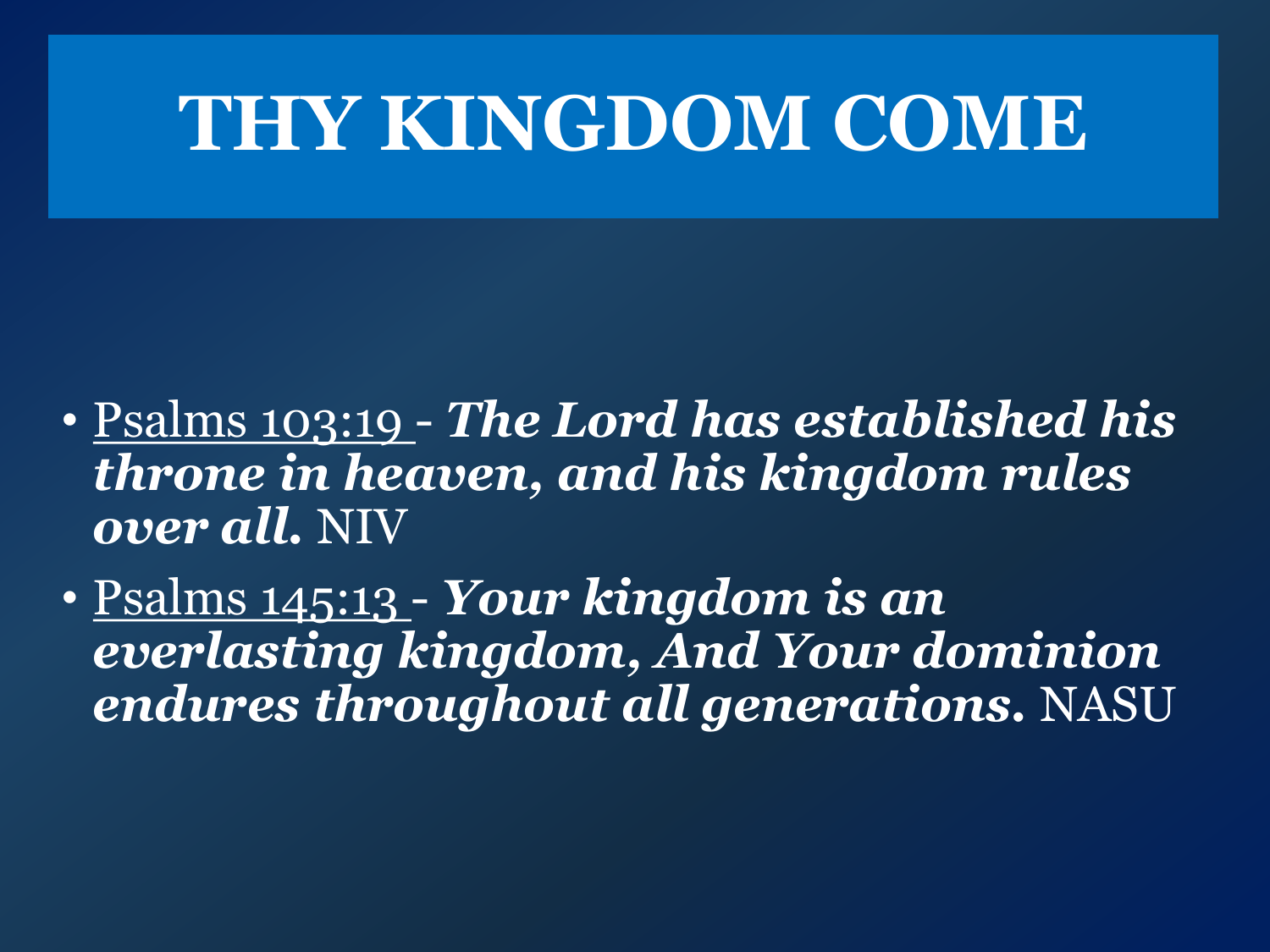Daniel 4:30 - *But at the end of that period, I, Nebuchadnezzar, raised my eyes toward heaven and my reason returned to me, and I blessed the Most High and praised and honored Him who lives forever; For His dominion is an everlasting dominion, And His kingdom endures from generation to generation.* NASU

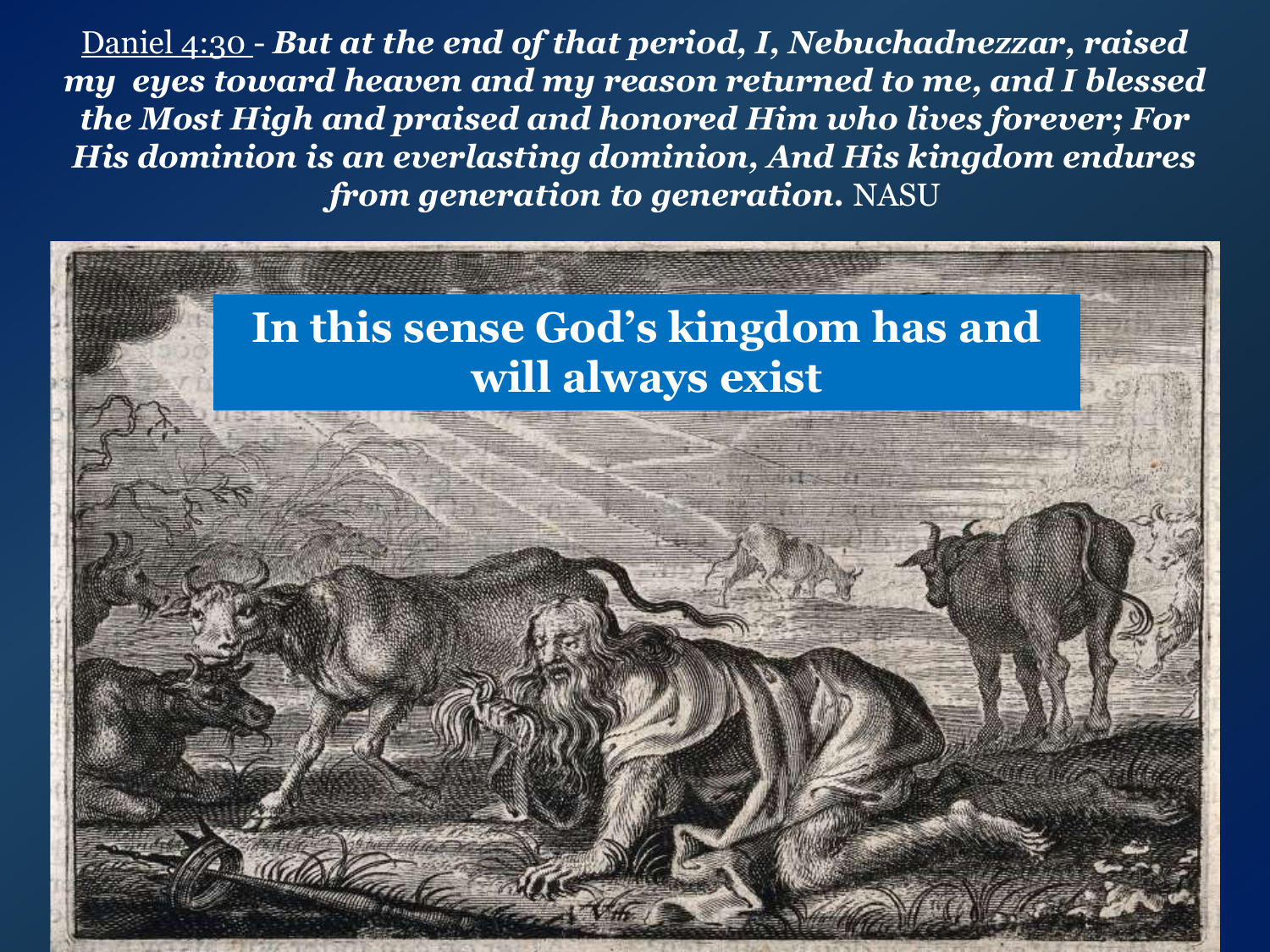• Daniel 2:32-35 - 32 "The head of that statue was made of fine gold, its breast and its arms of silver, its belly and its thighs of bronze, 33 its legs of iron, its feet partly of iron and partly of clay. 34 "You continued looking until a stone was cut out without hands, and it struck the statue on its feet of iron and clay and crushed them. 35 "Then the iron, the clay, the bronze, the silver and the gold were crushed all at the same time and became like chaff from the summer threshing floors; and the wind carried them away so that not a trace of them was found. But the stone that struck the statue became a great mountain and filled the whole earth. NASU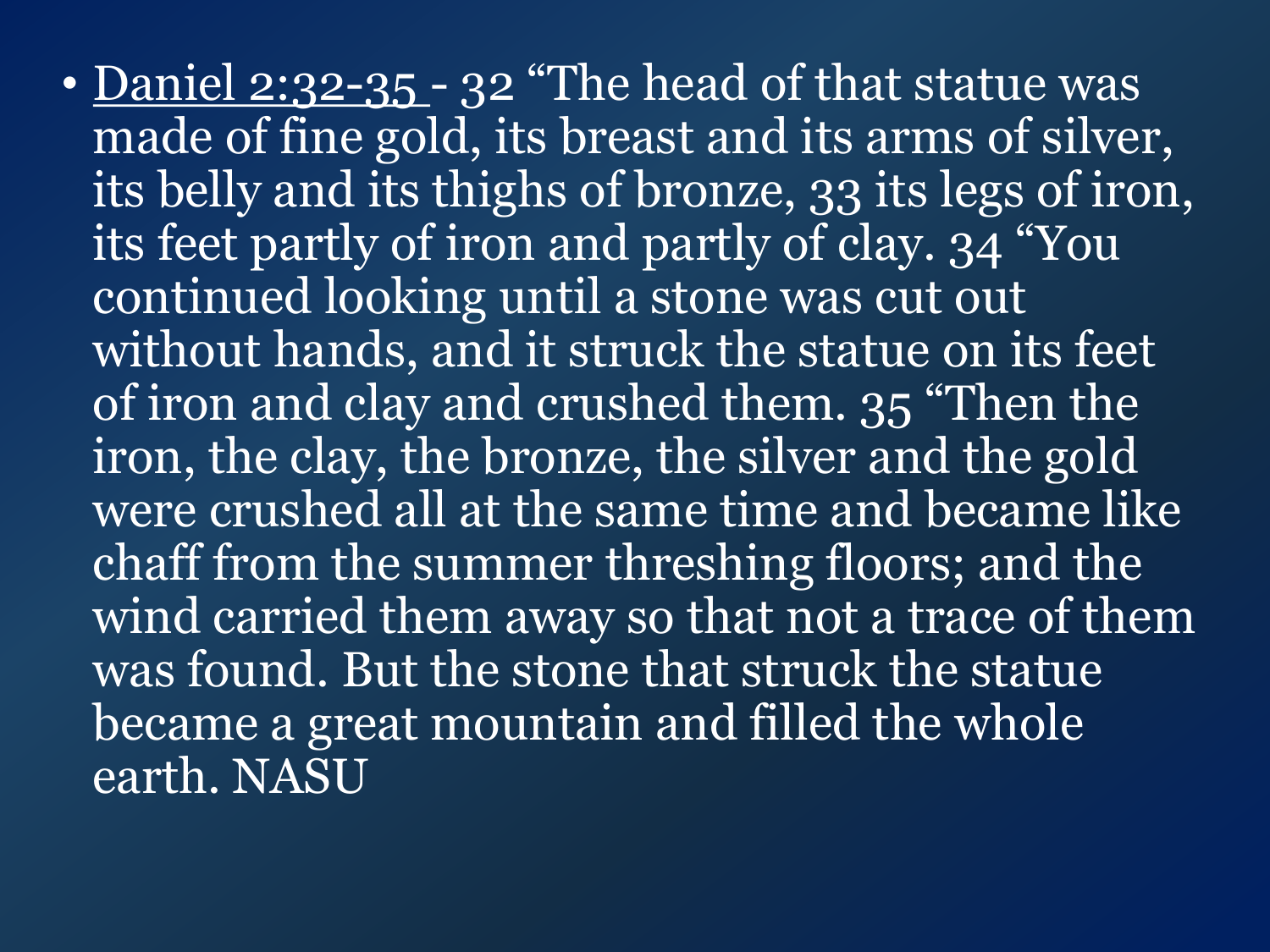- The interpretation Daniel 2:37-45 *37 "You, O king, are the king of kings, to whom the God of heaven has given the kingdom, the power, the strength and the glory;38 and wherever the sons of men dwell, or the beasts of the field, or the birds of the sky, He has given them into your hand and has caused you to rule over them all. You are the head of gold.* (Babylon)
- Medo-Persia and Greece 39 *"After you there will arise another kingdom inferior to you*  (Medo-Persia)
- *then another third kingdom of bronze, which will rule over all the earth.* (Greece)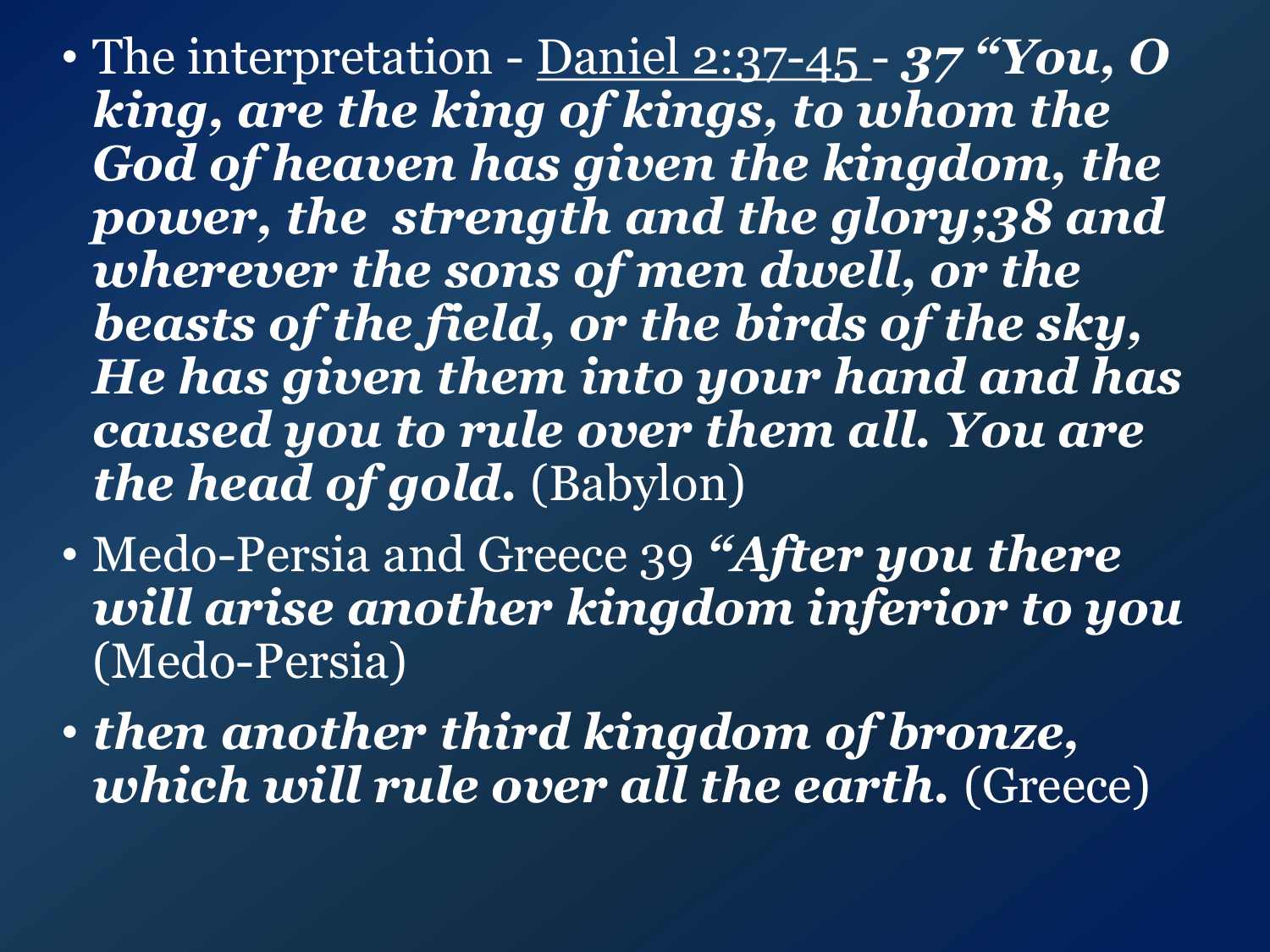### THE ROMAN EMPIRE

• 40 "Then there will be a fourth kingdom as strong as iron; inasmuch as iron crushes and shatters all things, so, like iron that breaks in pieces, it will crush and break all these in pieces.41<sup>"</sup>In that you saw the feet and toes, partly of potter's clay and partly of iron, it will be a divided kingdom; but it will have in it the toughness of iron, inasmuch as you saw the iron mixed with common clay.42 "As the toes of the feet were partly of iron and partly of pottery, so some of the kingdom will be strong and part of it will be brittle.43 "And in that you saw the iron mixed with common clay, they will combine with one another in the seed of men; but they will not adhere to one another, even as iron does not combine with pottery.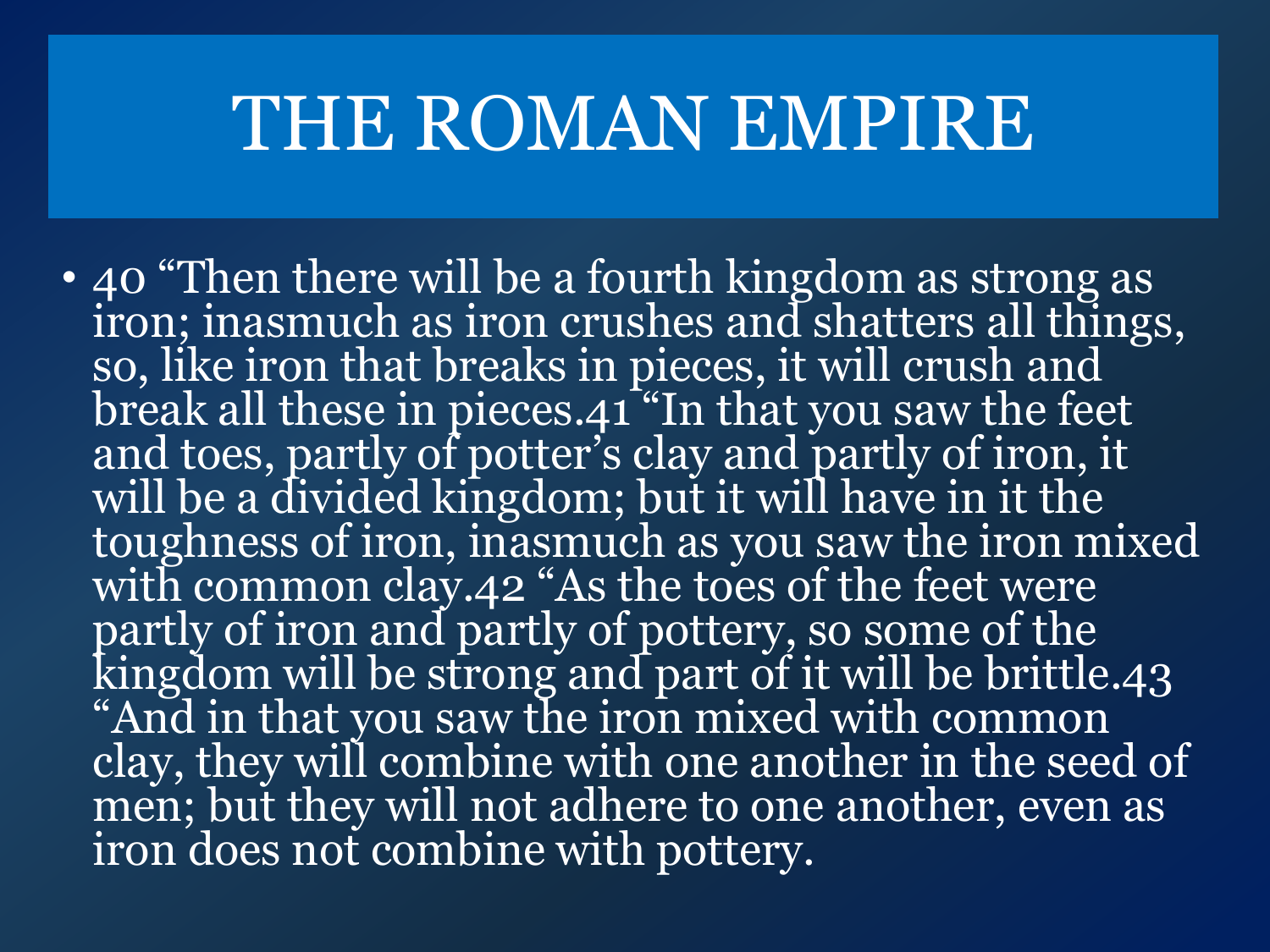# **The Divine Kingdom**

• 44 "In the days of those kings the God of heaven will set up a kingdom which will never be destroyed, and that kingdom will not be left for another people; it will crush and put an end to all these kingdoms, but it will itself endure forever.45 "Inasmuch as you saw that a stone was cut out of the mountain without hands and that it crushed the iron, the bronze, the clay, the silver and the gold, the great God has made known to the king what will take place in the future; so the dream is true and its interpretation is trustworthy." NASU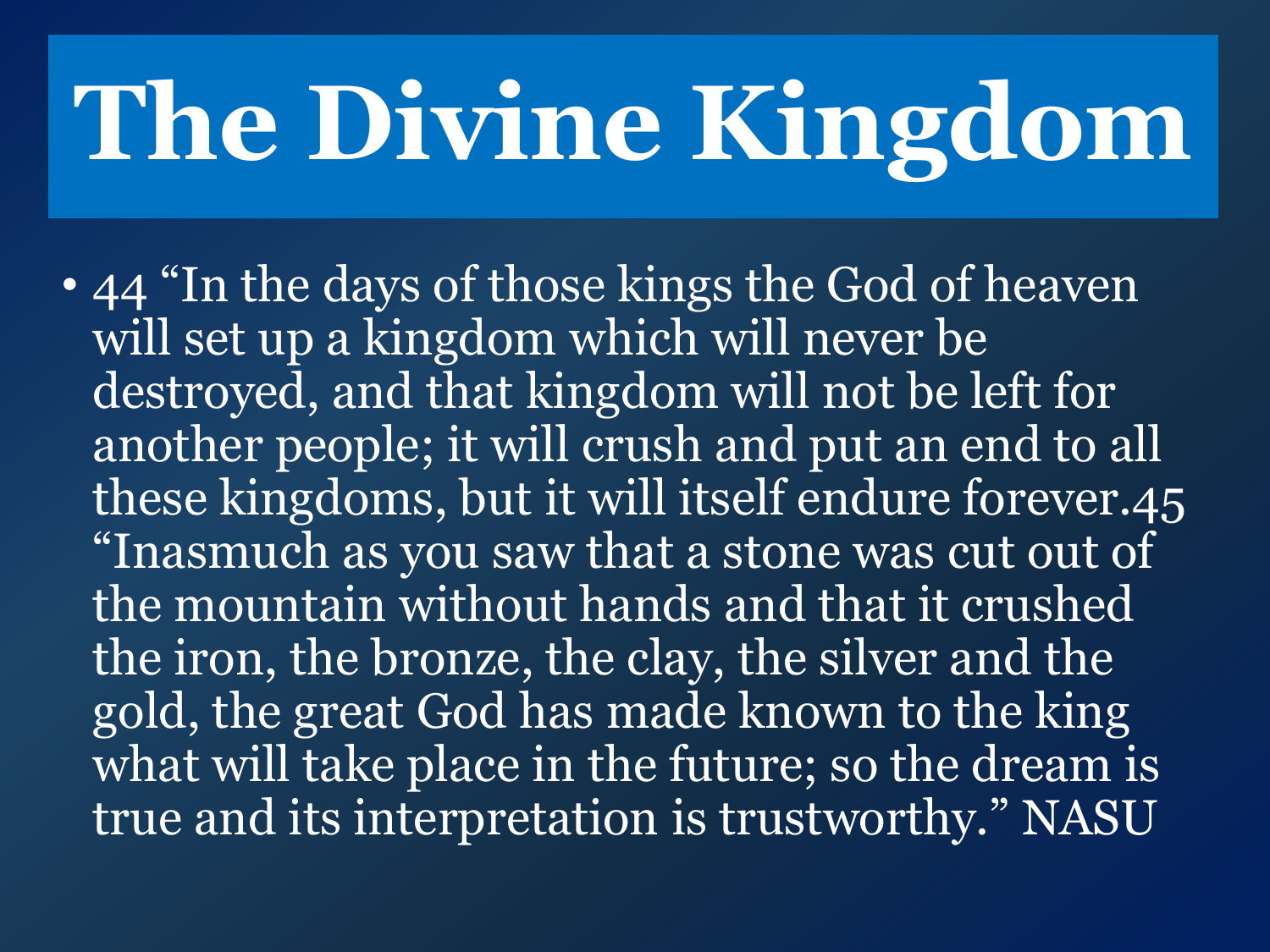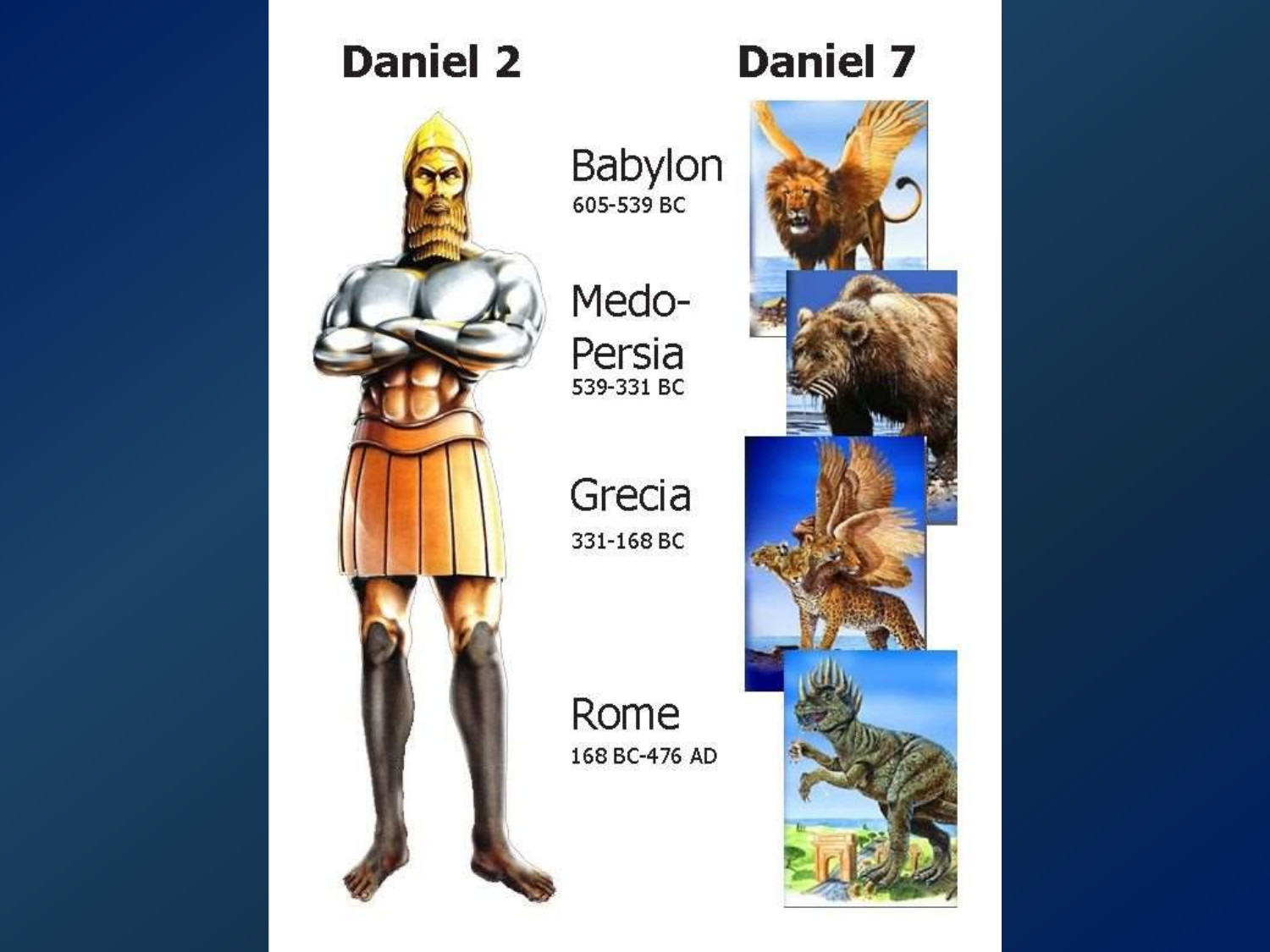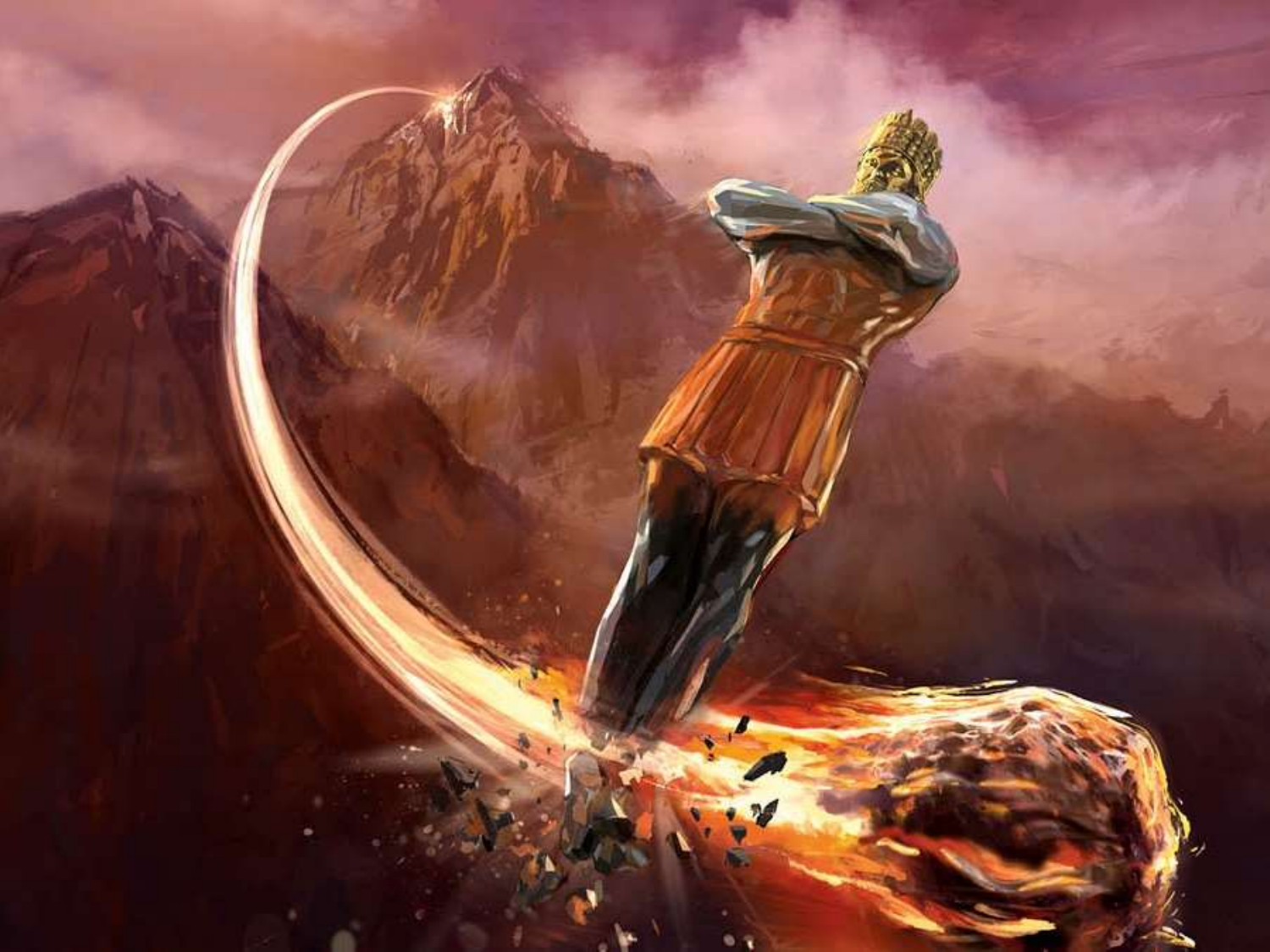**THE KINGDOM THAT WILL NEVER BE DESTROYED WAS THE CHURCH WHICH WAS ESTABLISHED DURING THE DAYS OF THE ROMAN EMPIRE.**

- Mark 9:1 *"And Jesus was saying to them," Truly I say to you, there are some of those who are standing here who will not taste death until they see the kingdom of God after it has come with power."* NASU
- Acts 1:6 *So when they had come together, they were asking Him, saying, "Lord, is it at this time You are restoring the kingdom to Israel?"* NASU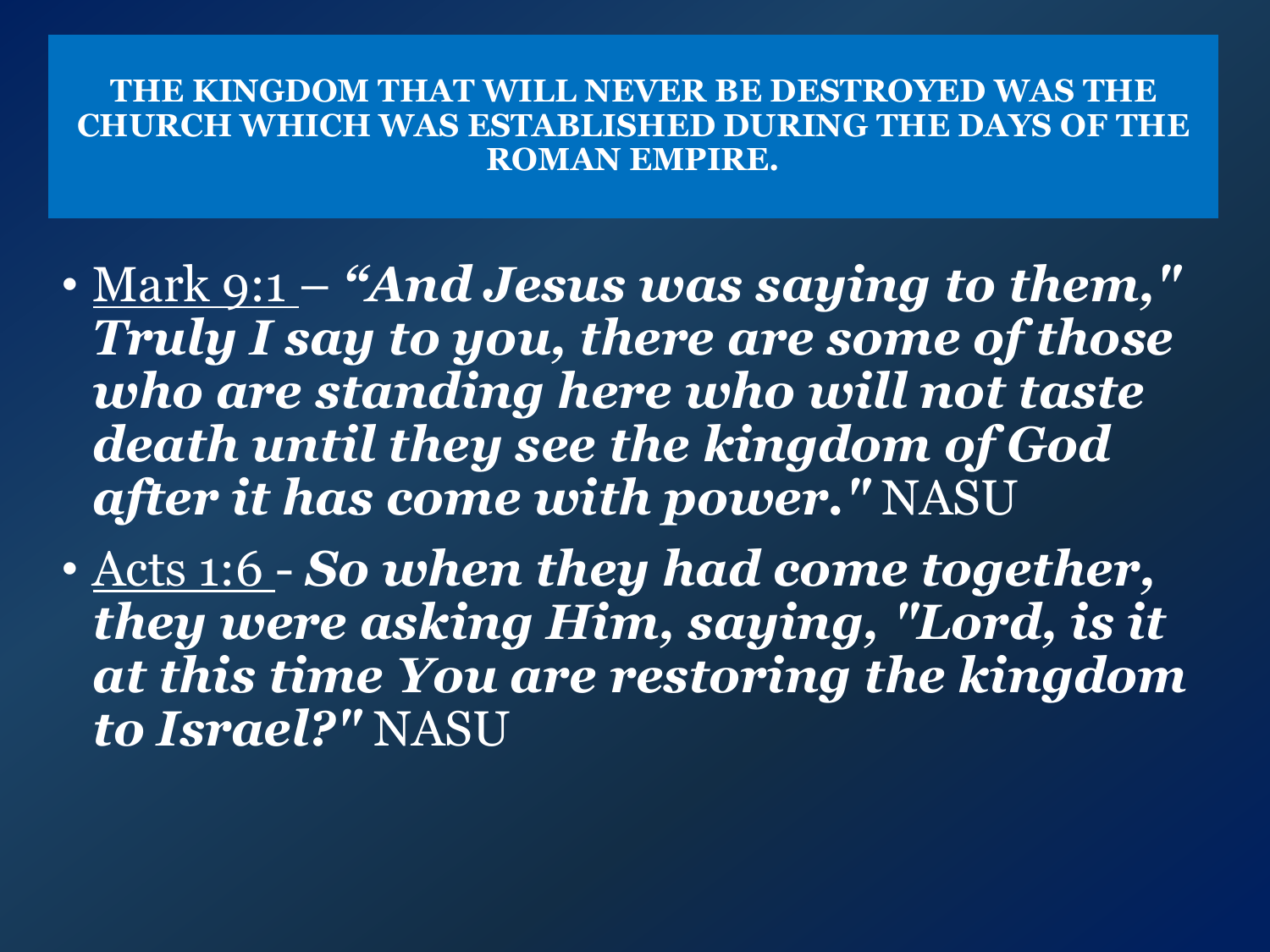## THAT KINGDOM NOW EXISTS...

- BY VIRTUE OF JESUS' AUTHORITY AND RULE
- Matthew 28:18-20 *18 And Jesus came up and spoke to them, saying, "All authority has been given to Me in heaven and on earth. 19 Go therefore and make disciples of all the nations, baptizing them in the name of the Father and the Son and the Holy Spirit, 20 teaching them to observe all that I commanded you; and lo, I am with you always, even to the end of the age."* NASU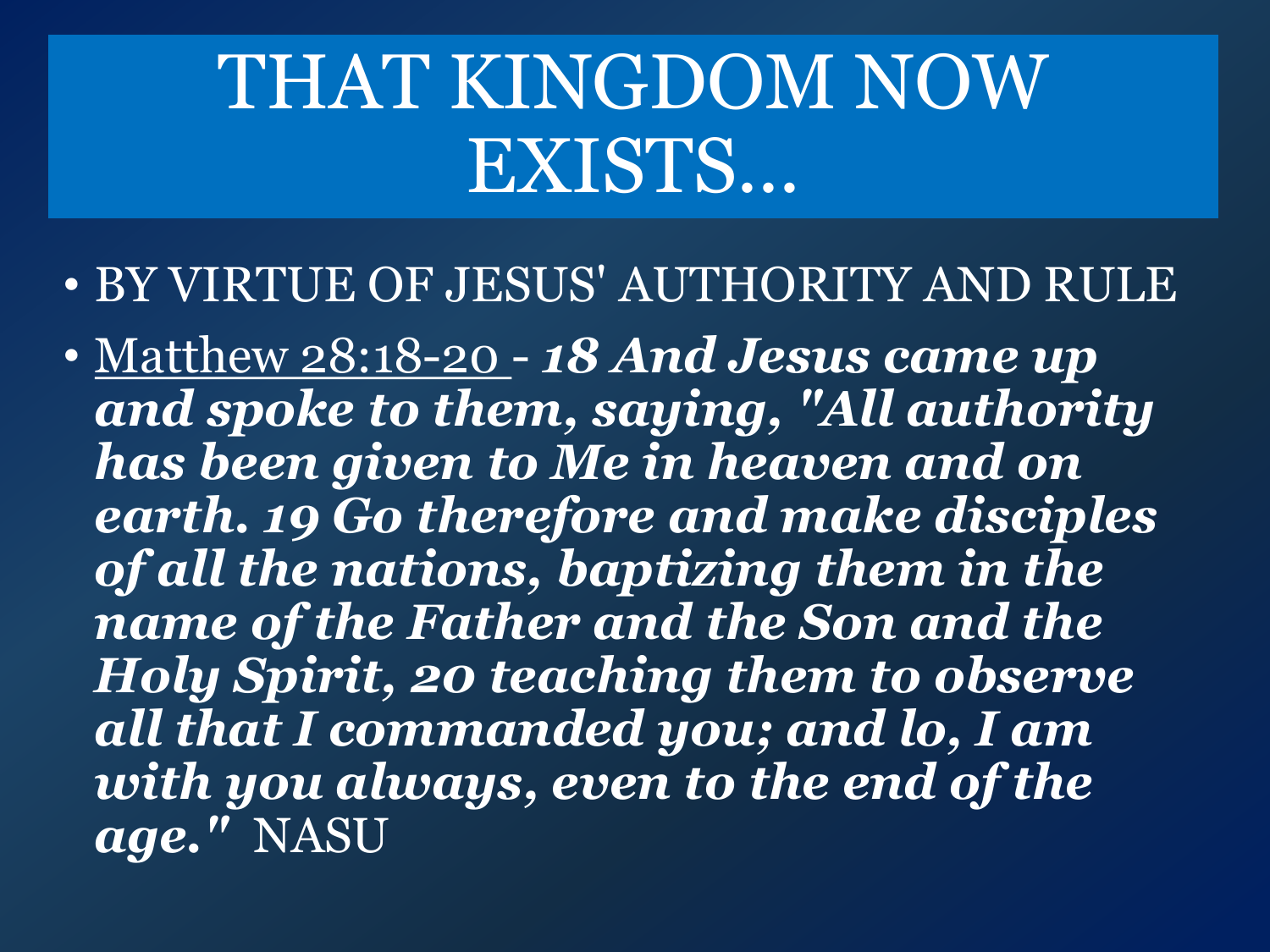# **HE HAS BEEN MADE BOTH** LORD AND CHRIST -

Acts 2:36 - *36 Therefore let all the house of Israel know for certain that God has made Him both Lord and Christ—this Jesus whom you crucified."* NASU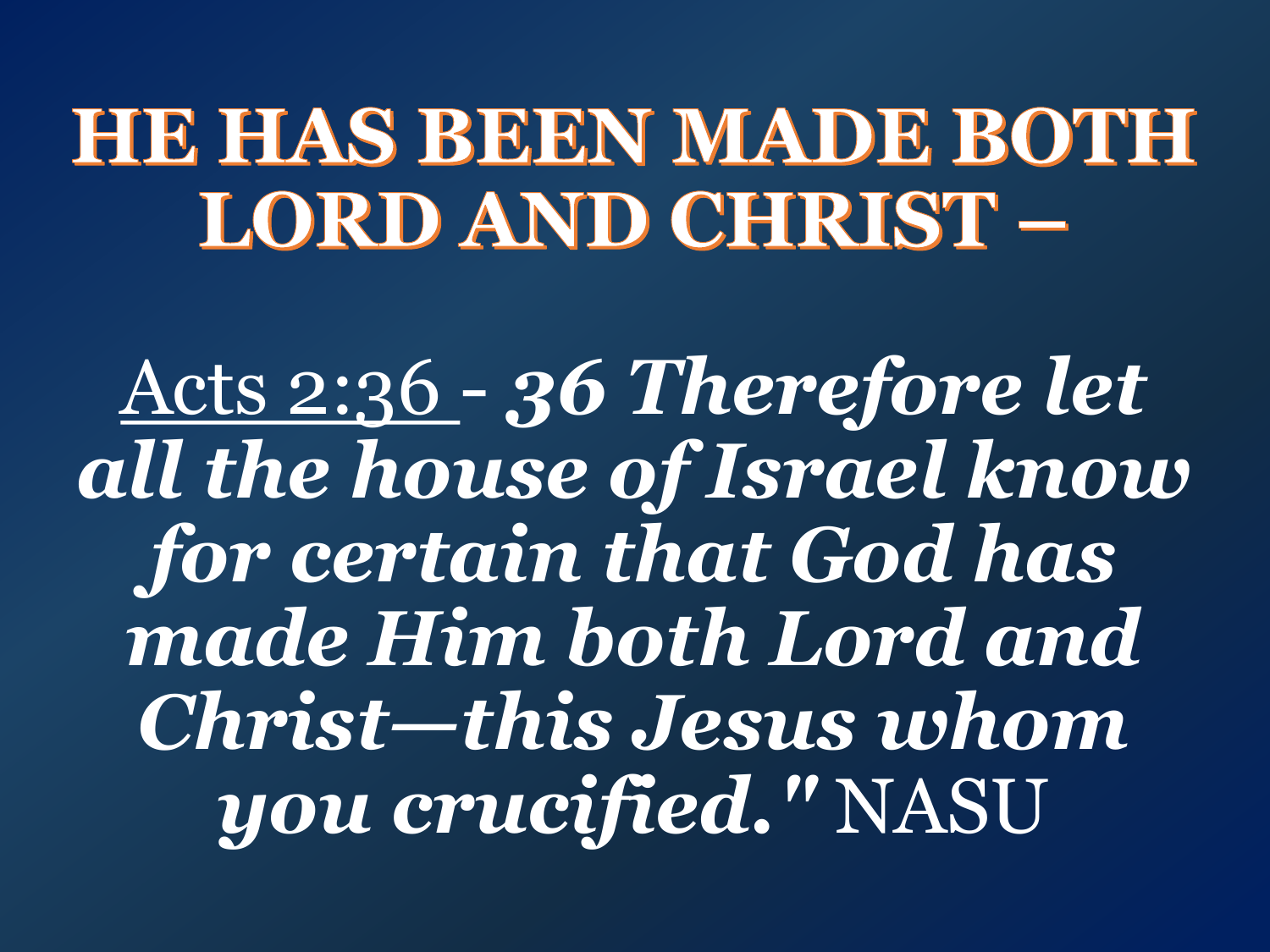# **All things have been placed under His feet -**

• Ephesians 1:20-23 - *which He brought about in Christ, when He raised Him from the dead and seated Him at His right hand in the heavenly places, 21 far above all rule and authority and power and dominion, and every name that is named, not only in this age but also in the one to come. 22 And He put all things in subjection under His feet, and gave Him as head over all things to the church, 23 which is His body, the fullness of Him who fills all in all.* NASU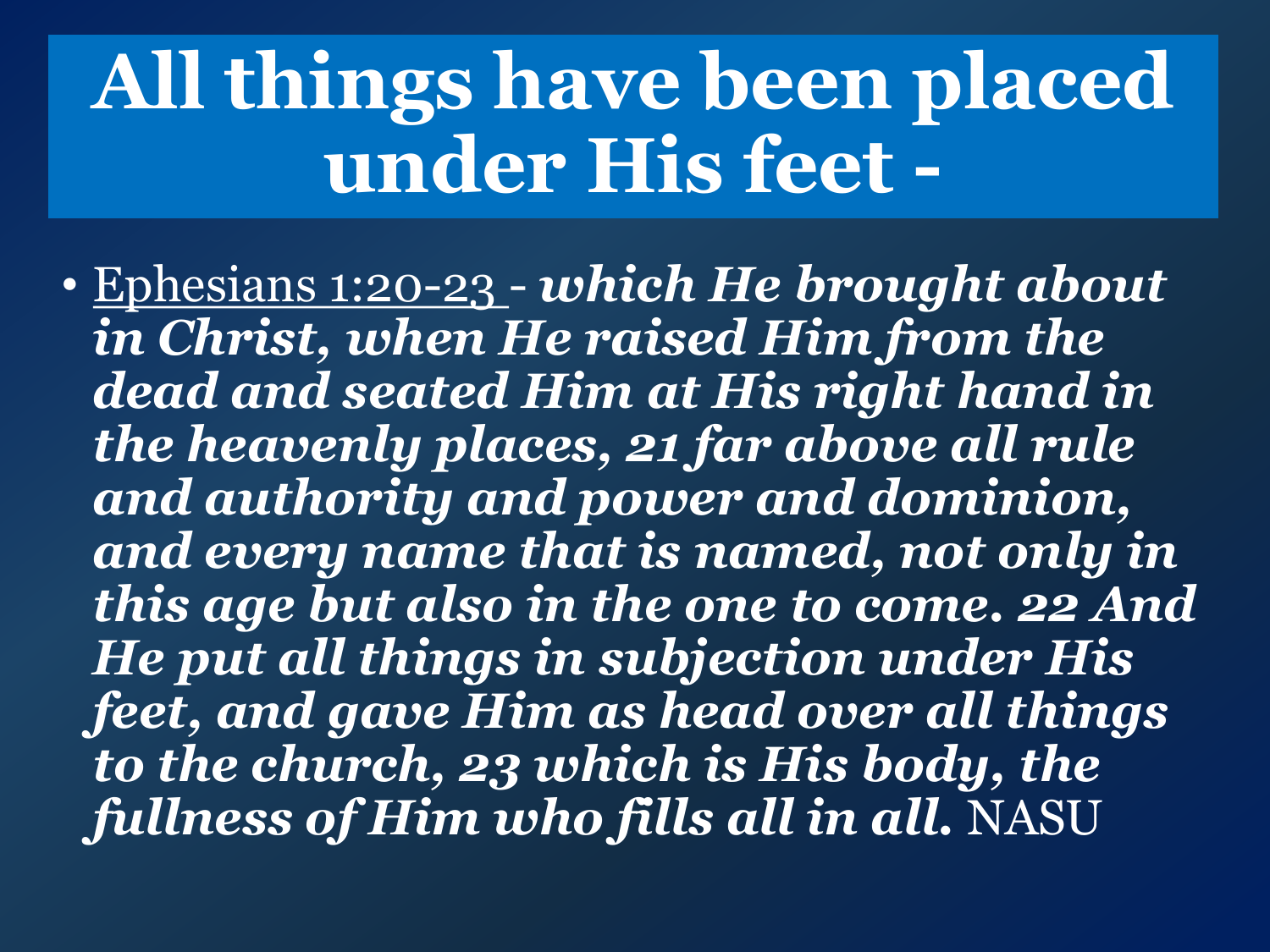### **ALL AUTHORITIES AND POWERS HAVE BEEN MADE SUBJECT TO HIM -**

1 Peter 3:22 - *who is at the right hand of God, having gone into heaven, after angels and authorities and powers had been subjected to Him.* NASU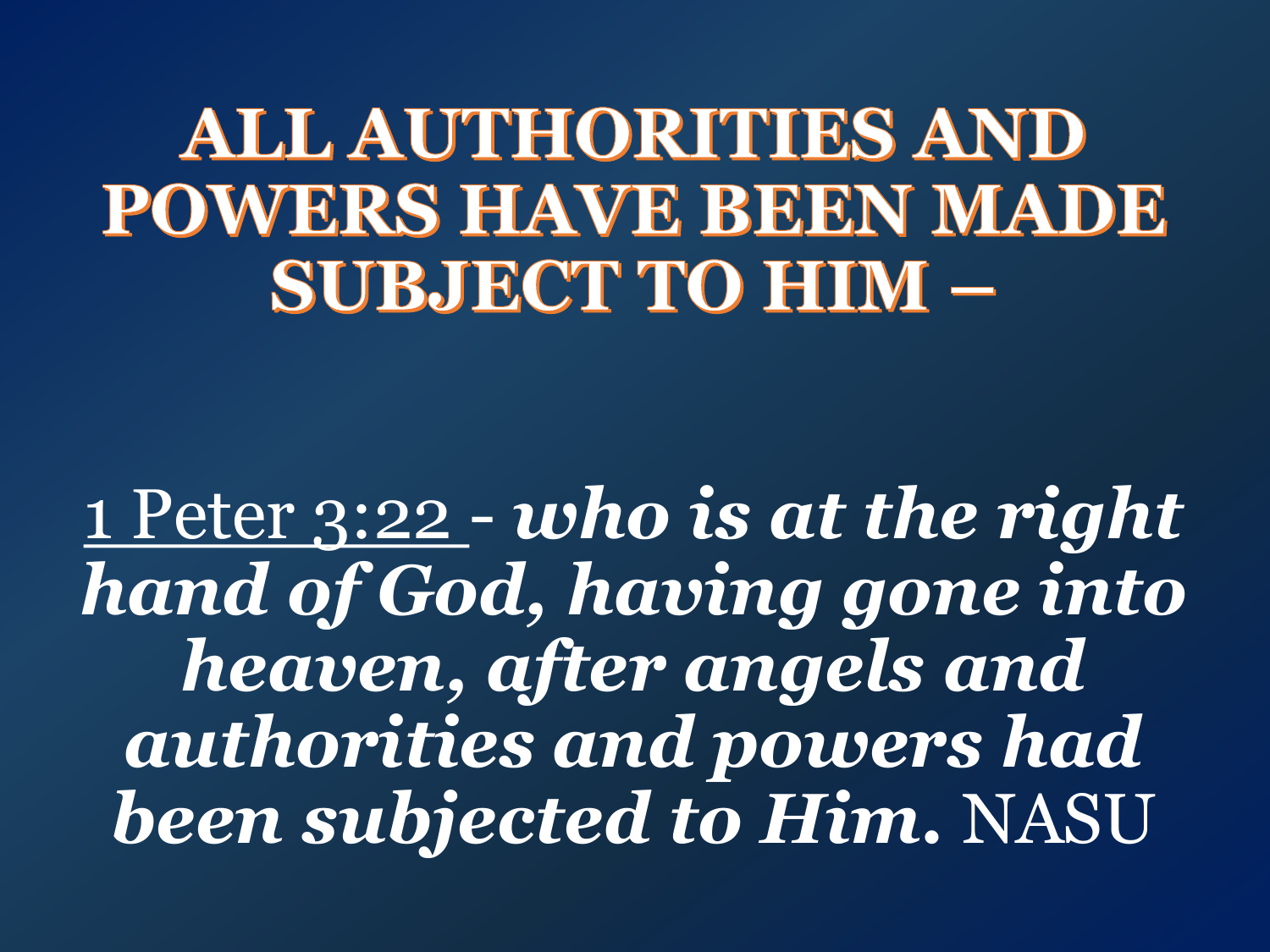# NOTE WHAT IS SAID ABOUT THOSE IN THE CHURCH

- **They were being called into the kingdom**  1 Thessalonians 2:12 - *so that you would walk in a manner worthy of the God who calls you into His own kingdom and glory. NASU*
- *They weren't TO BE CALLED they had been called into His own kingdom and glory.*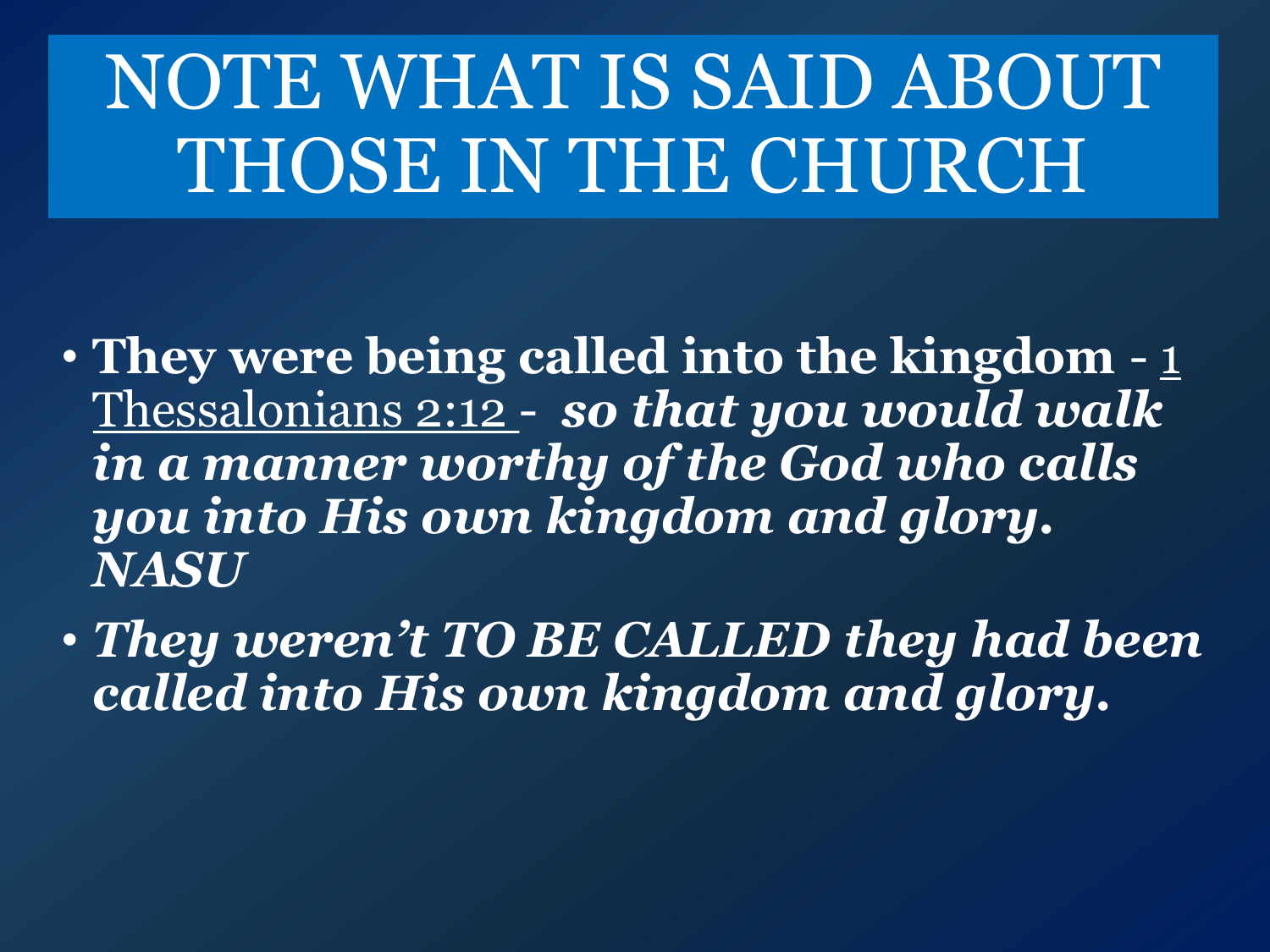#### **THEY HAD BEEN TRANSLATED (CONVEYED/TRANSFERED) INTO THE KINGDOM** -

- Colossians 1:13-14 *20 For He rescued us from the domain of darkness, and transferred us to the kingdom of His beloved Son, 14 in whom we have redemption, the forgiveness of sins.* NASU
- Hebrews 12:28-29 *28 Therefore, since we receive a kingdom which cannot be shaken, let us show gratitude, by which we may offer to God an acceptable service with reverence and awe; 29 for our God is a consuming fire.* NASU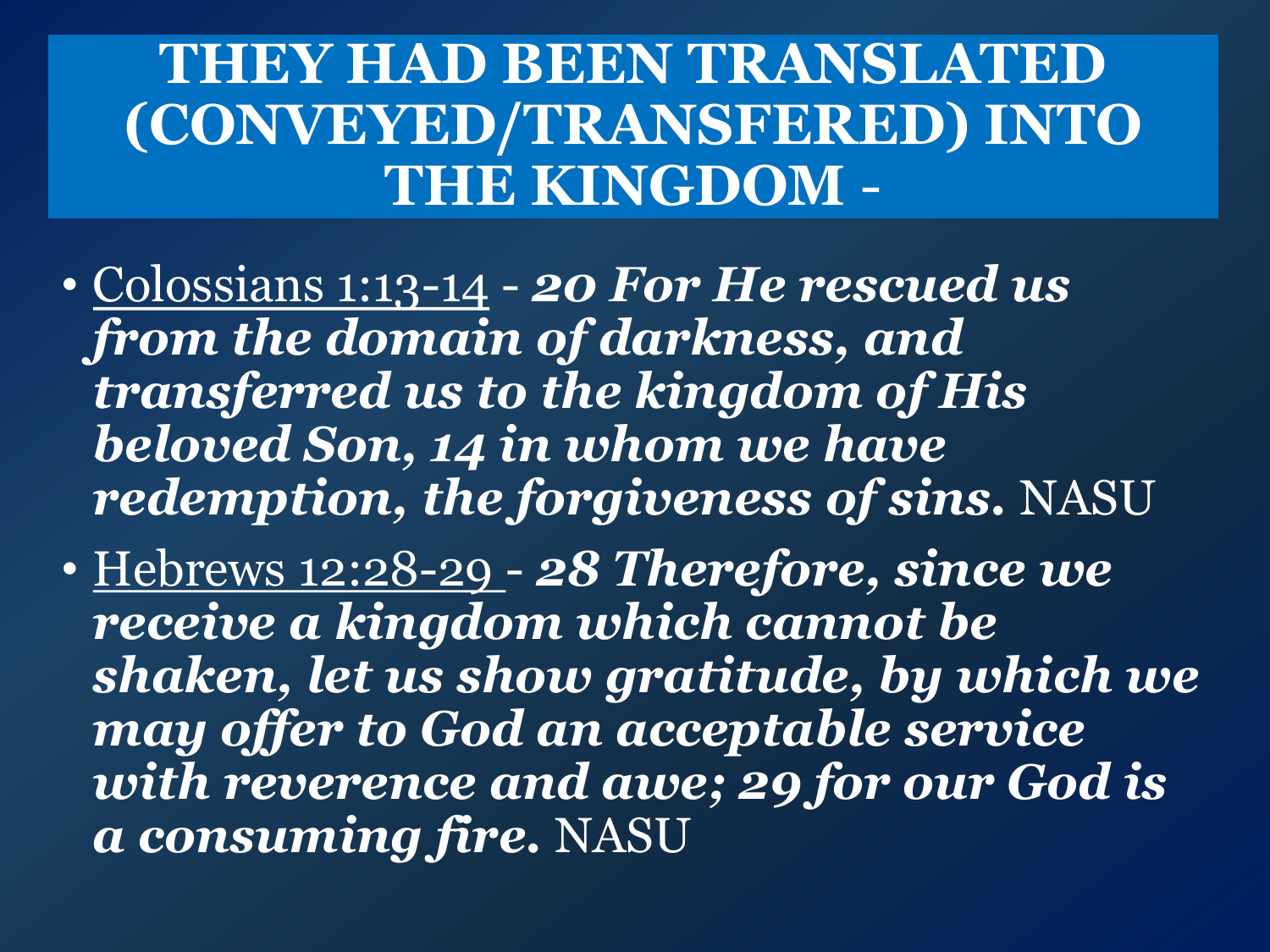# They were companions in the kingdom

• Revelation 1:9 - *I, John, your brother and fellow partaker in the tribulation and kingdom and perseverance which are in Jesus, was on the island called Patmos because of the word of God and the testimony of Jesus.* NASU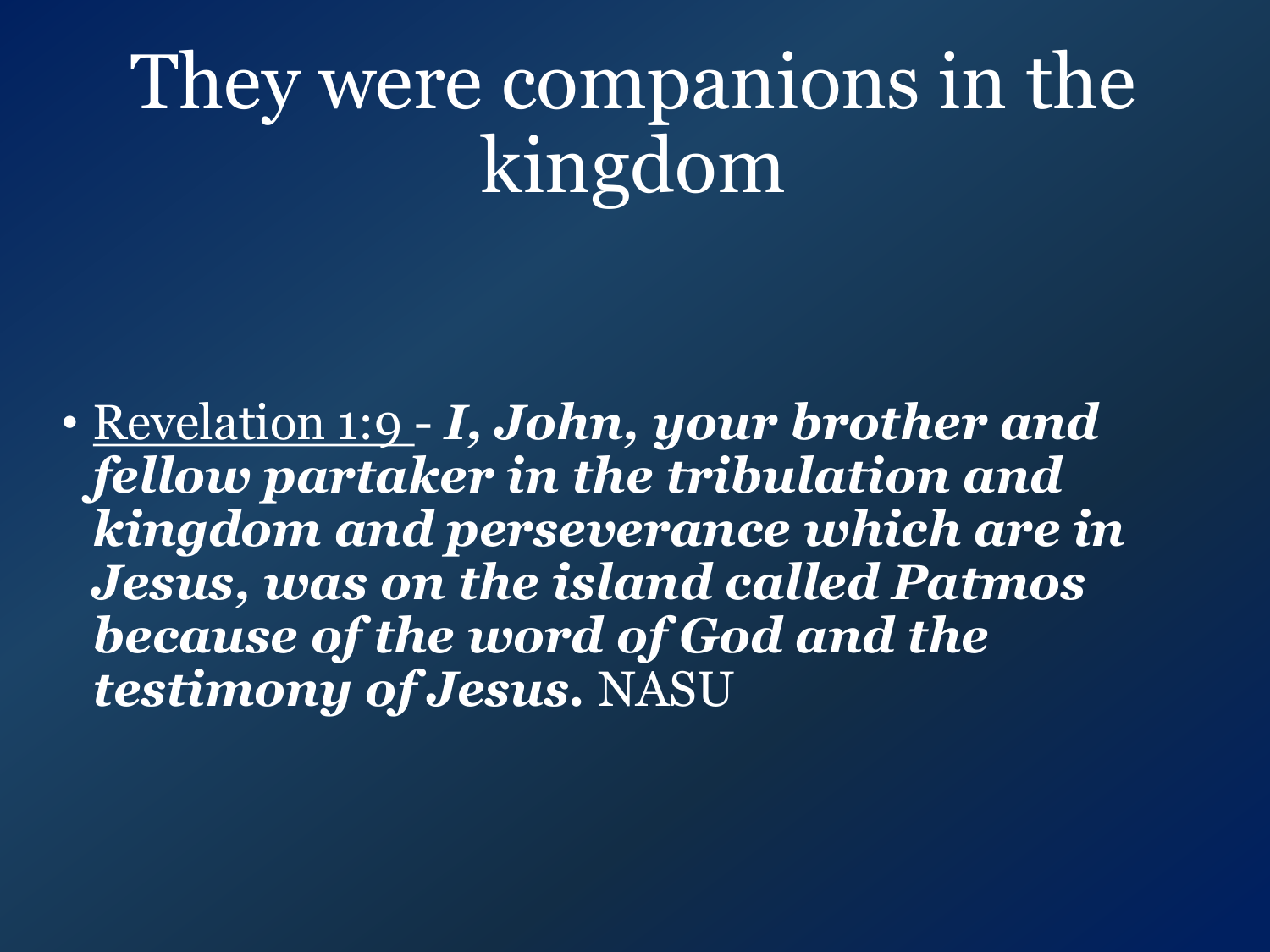**The church is that community of believers in whose hearts Christ is recognized as sovereign.** 

- Romans 10:9-10 *"that if you confess with your mouth Jesus as Lord, and believe in your heart that God raised Him from the dead, you will be saved; 10 for with the heart a person believes, resulting in righteousness, and with the mouth he confesses, resulting in salvation.*" NASU
- 1 Peter 3:15 *but sanctify Christ as Lord in your hearts, always being ready to make a defense to everyone who asks you to give an account for the hope that is in you, yet with gentleness and reverence;* NASU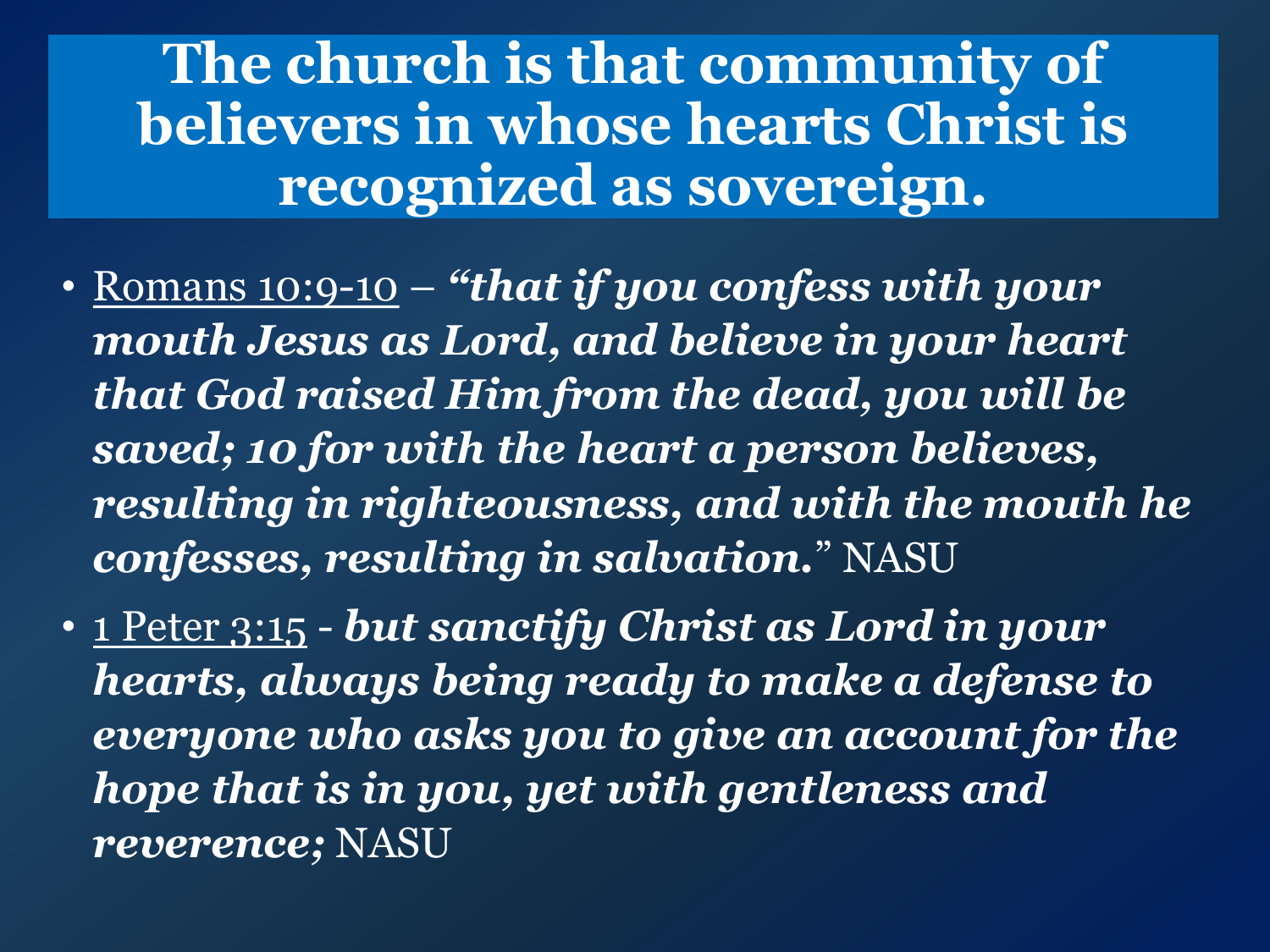# They have been buried with Christ in baptism

- Galatians 3:26-27 *For you are all sons of God through faith in Christ Jesus. 27 For all of you who were baptized into Christ have clothed yourselves with Christ.* NASU
- 1 Corinthians 12:13 *13 For by one Spirit we were all baptized into one body, whether Jews or Greeks, whether slaves or free, and we were all made to drink of one Spirit.* NASU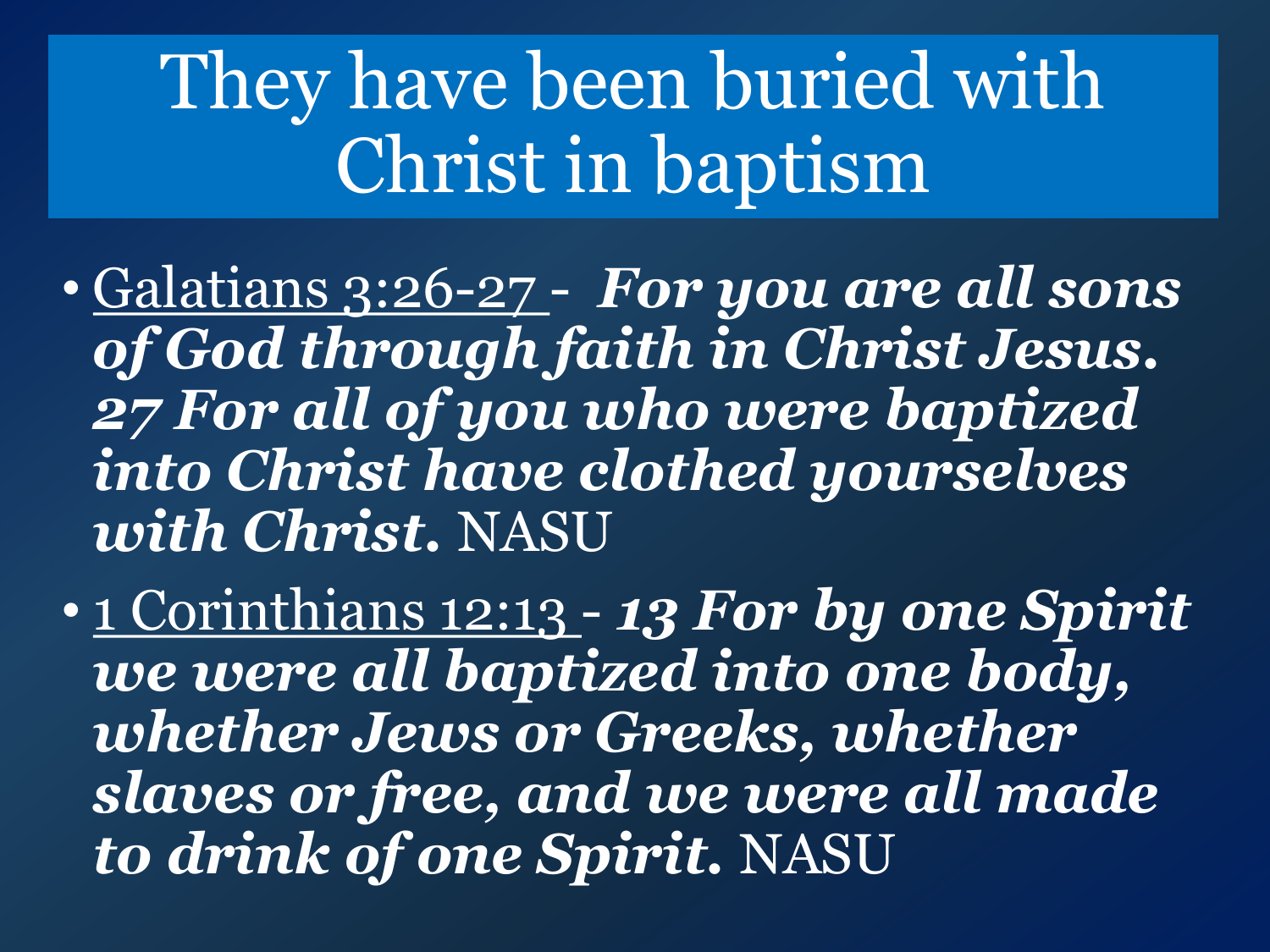1 Corinthians 15:21-24 - *21 For since by a man came death, by a man also came the resurrection of the dead. 22 For as in Adam all die, so also in Christ all will be made alive. 23 But each in his own order: Christ the first fruits, after that those who are Christ's at His coming, 24*  when He hands over the kingdom **to the God and Father, when He** *has abolished all rule and all authority and power.* NASU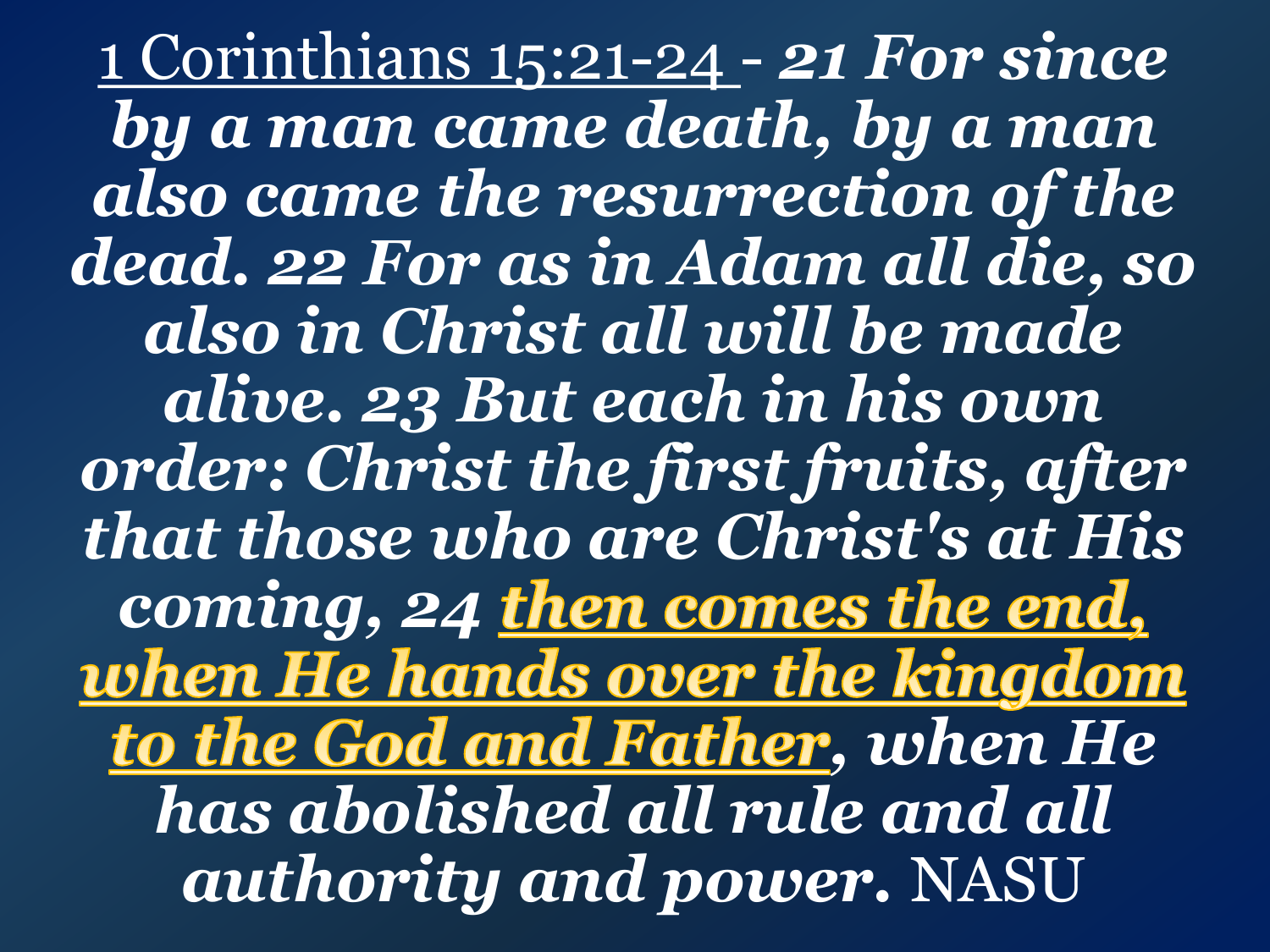### The terms "church" and "kingdom" are used interchangeably

- Matthew 16:18-19 *18 I also say to you that you are Peter, and upon this rock I will build My church; and the gates of Hades will not overpower it. 19 I will give you the keys of the kingdom of heaven; and whatever you bind on earth shall have been bound in heaven, and whatever you loose on earth shall have been loosed in heaven."* NASU
- Revelation 1:5-6 *and from Jesus Christ, the faithful witness, the firstborn of the dead, and the ruler of the kings of the earth. To Him who loves us and released us from our sins by His blood 6 and He has made us to be a kingdom, priests to His God and Father—to Him be the glory and the dominion forever and ever. Amen.* NASU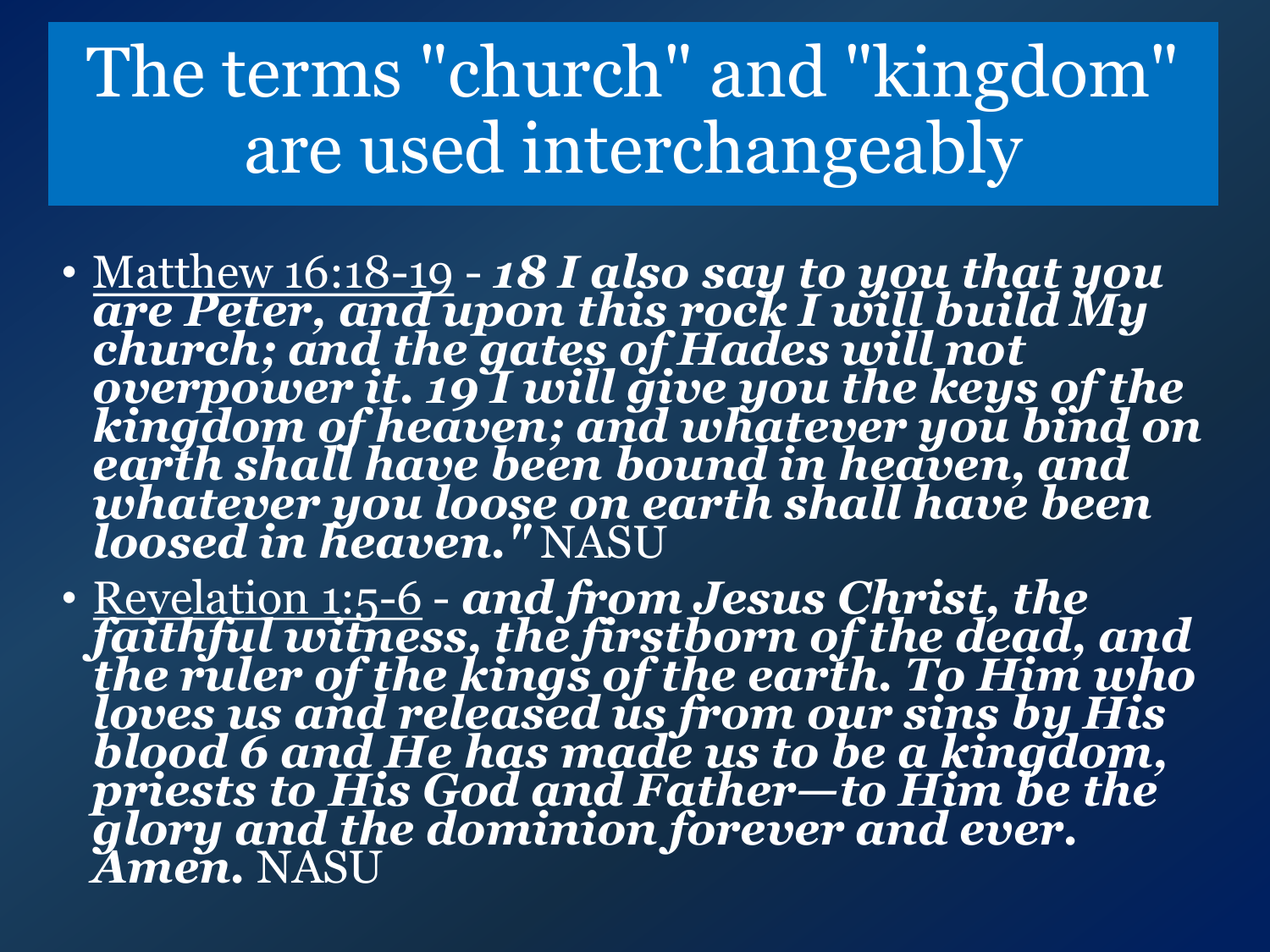# **THERE IS A COMING KINGDOM**

• Matthew 13:40-43 - *40 So just as the tares are gathered up and burned with fire, so shall it be at the end of the age. 41 The Son of Man will send forth His angels, and they will gather out of His kingdom all stumbling blocks, and those who commit lawlessness, 42 and will throw them into the furnace of fire; in that place there will be weeping and gnashing of teeth. 43 Then THE RIGHTEOUS WILL SHINE FORTH AS THE SUN in the kingdom of their Father*. …NASU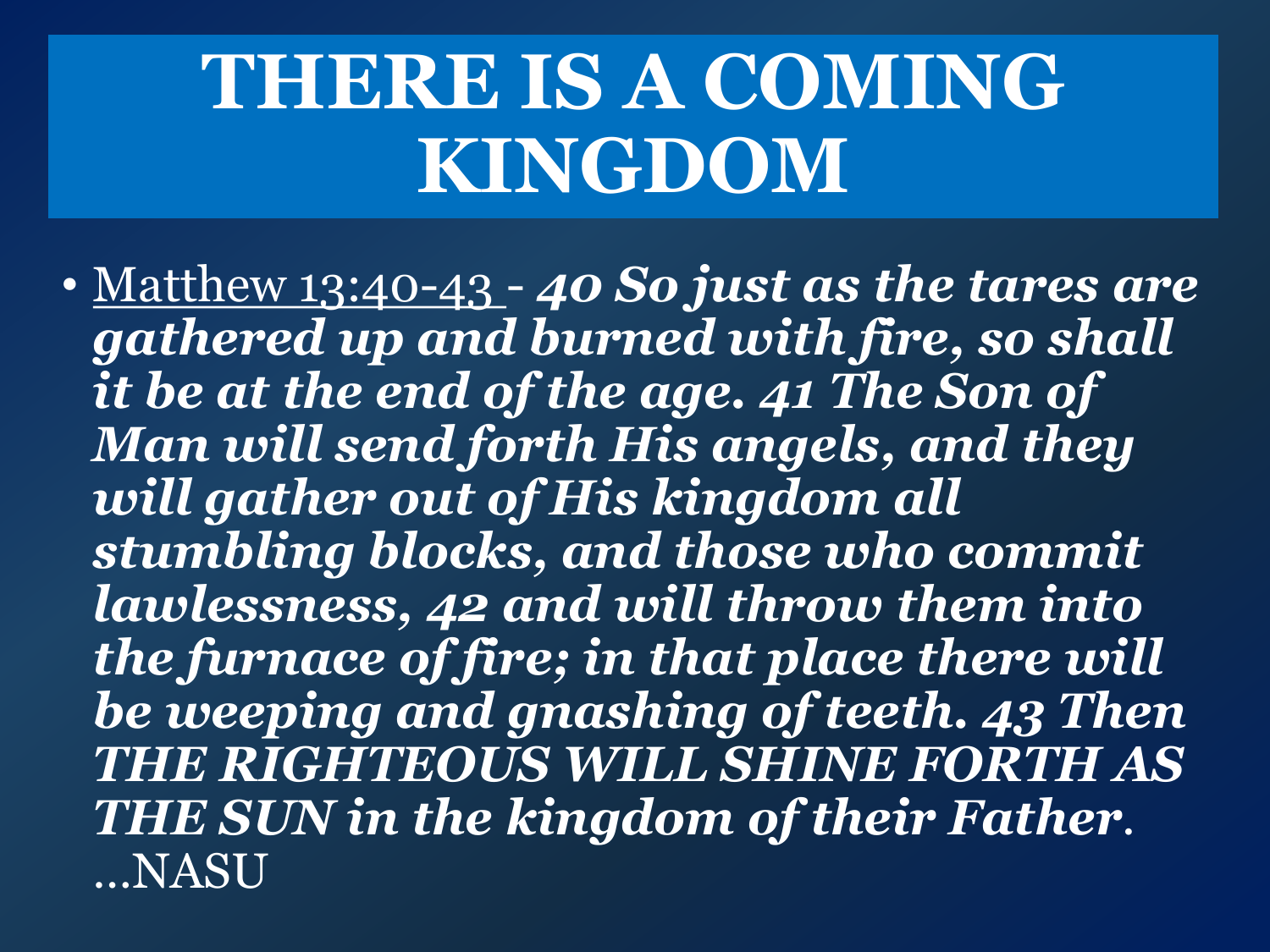• Revelation 3:1-6 - *To the angel of the church in Sardis write: He who has the seven Spirits of God and the seven stars, says this: 'I know your deeds, that you have a name that you are alive, but you are dead. 2 Wake up, and strengthen the things that remain, which were about to die; for I have not found your deeds completed in the sight of My God. 3 So remember what you have received and heard; and keep it, and repent. Therefore if you do not wake up, I will come like a thief, and you will not know at what hour I will come to you.4 But you have a few people in Sardis who have not soiled their garments; and they will walk with Me in white, for they are worthy. 5 He who overcomes will thus be clothed in white garments; and I will not erase his name from the book of life, and I will confess his name before My Father and before His angels. 6 He who has an ear, let him hear what the Spirit says to the churches.'* NASU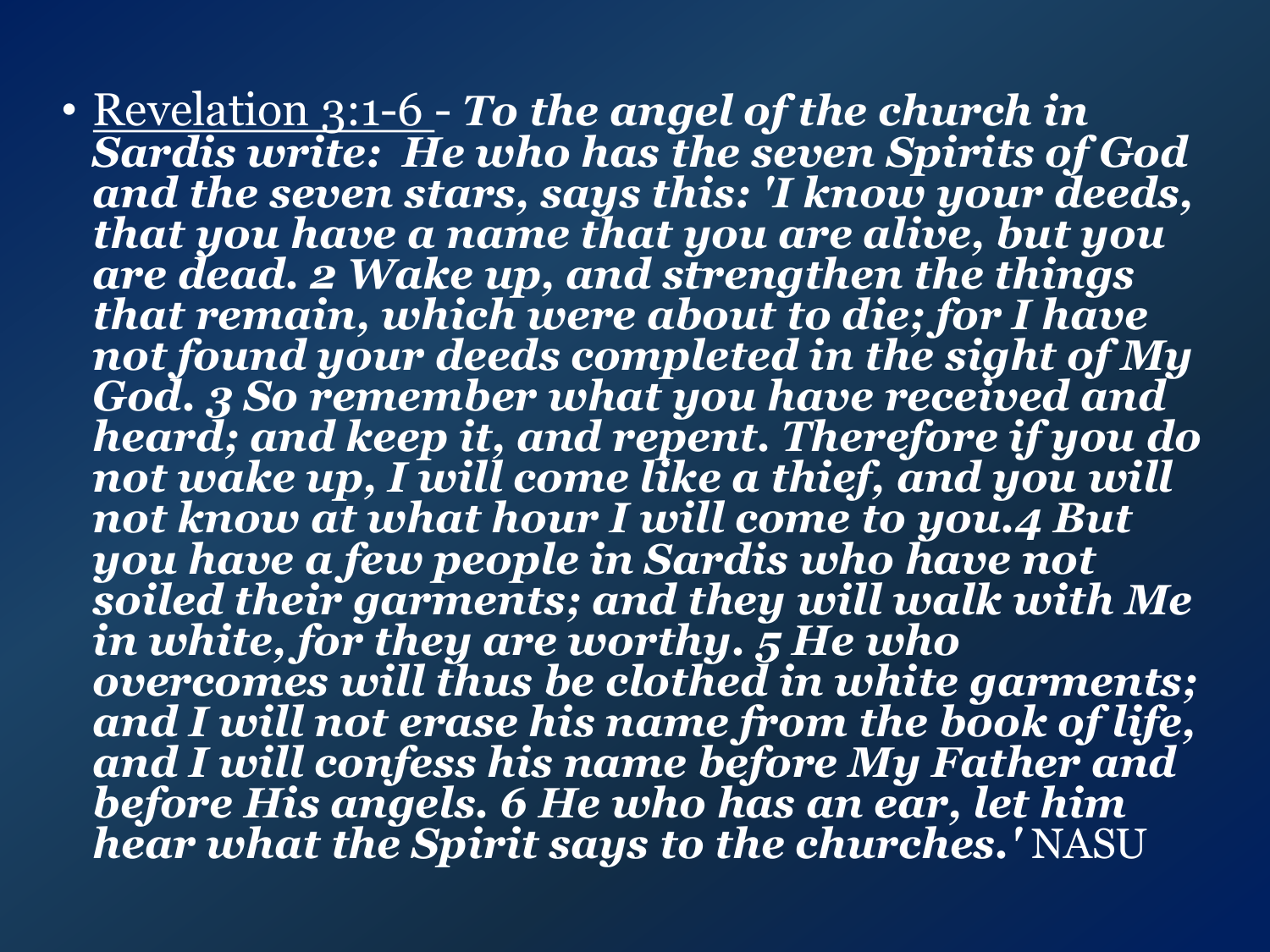### Matthew 25:34 –

*34 "Then the King will say to those on His right, 'Come, you who are blessed of My Father, inherit the kingdom prepared for you from the foundation of the world.*  NASU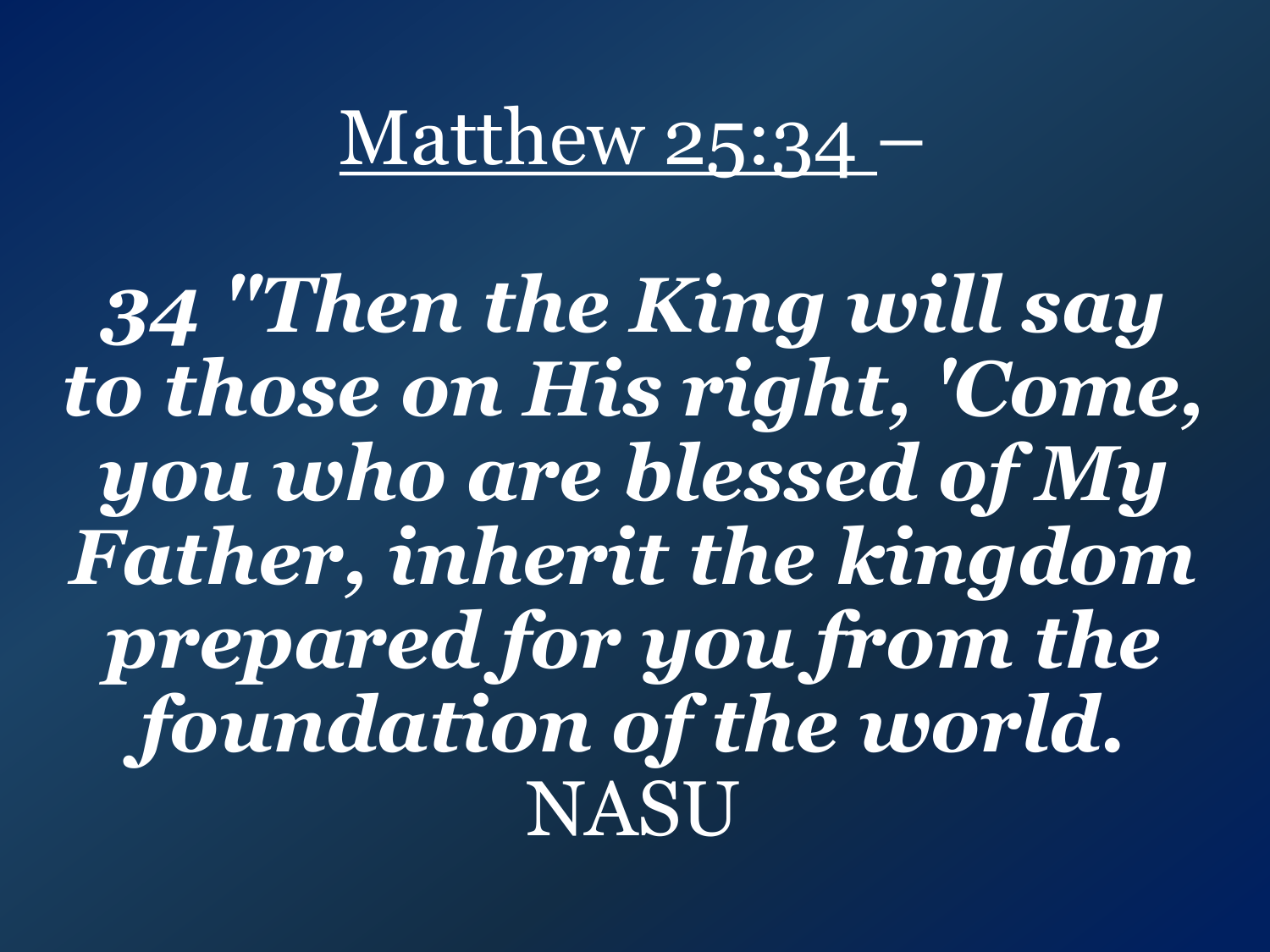### Acts 14:21-22 -

*"…they returned to Lystra and to Iconium and to Antioch, 22 strengthening the souls of the disciples, encouraging them to continue in the faith, and saying, "Through many tribulations we must enter the kingdom of God."* NASU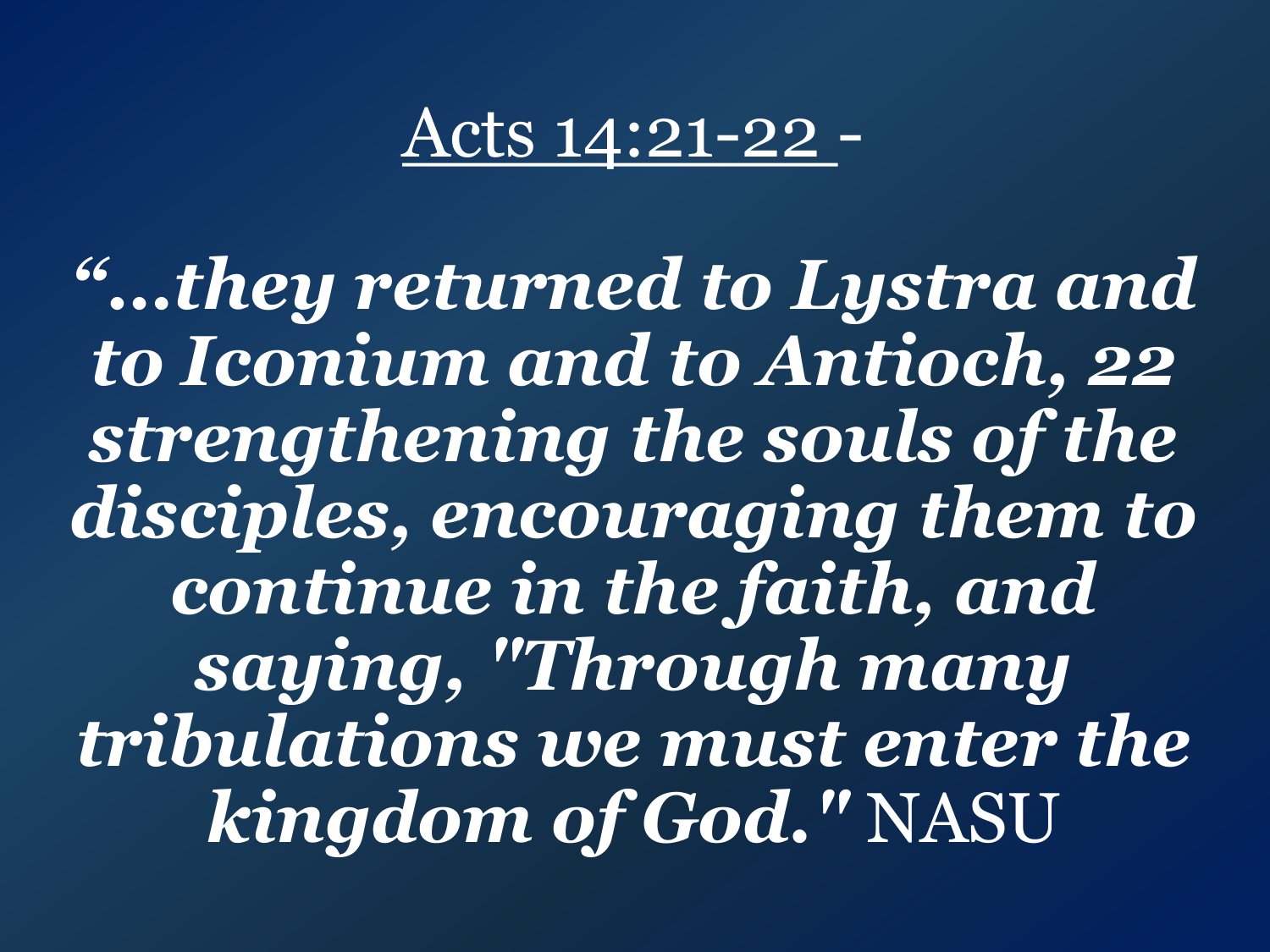#### 1 Corinthians 6:9-11 –

*9 Or do you not know that the unrighteous will not inherit the kingdom of God? Do not be deceived; neither fornicators, nor idolaters, nor adulterers, nor effeminate, nor homosexuals, 10 nor thieves, nor the covetous, nor drunkards, nor revilers, nor swindlers, will inherit the kingdom of God. 11 Such were some of you; but you were washed, but you were sanctified, but you were justified in the name of the Lord Jesus Christ and in the Spirit of our God.* NASU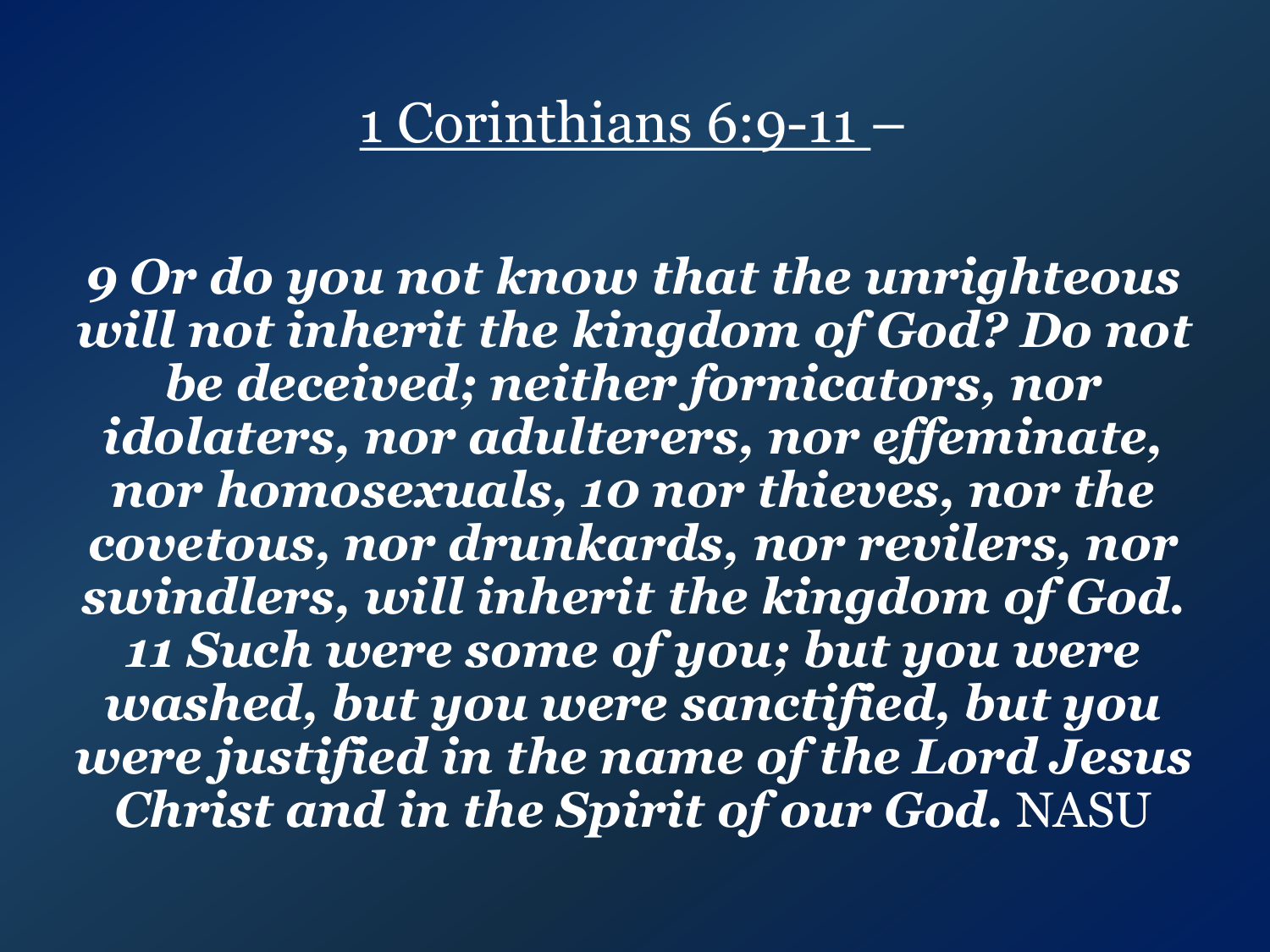- 1 Corinthians 15:50 *50 Now I say this, brethren, that flesh and blood cannot inherit the kingdom of God; nor does the perishable inherit the imperishable.* NASU
- 2 Timothy 4:18- *18 The Lord will rescue me from every evil deed, and will bring me safely to His heavenly kingdom; to Him be the glory forever and ever. Amen.* NASU